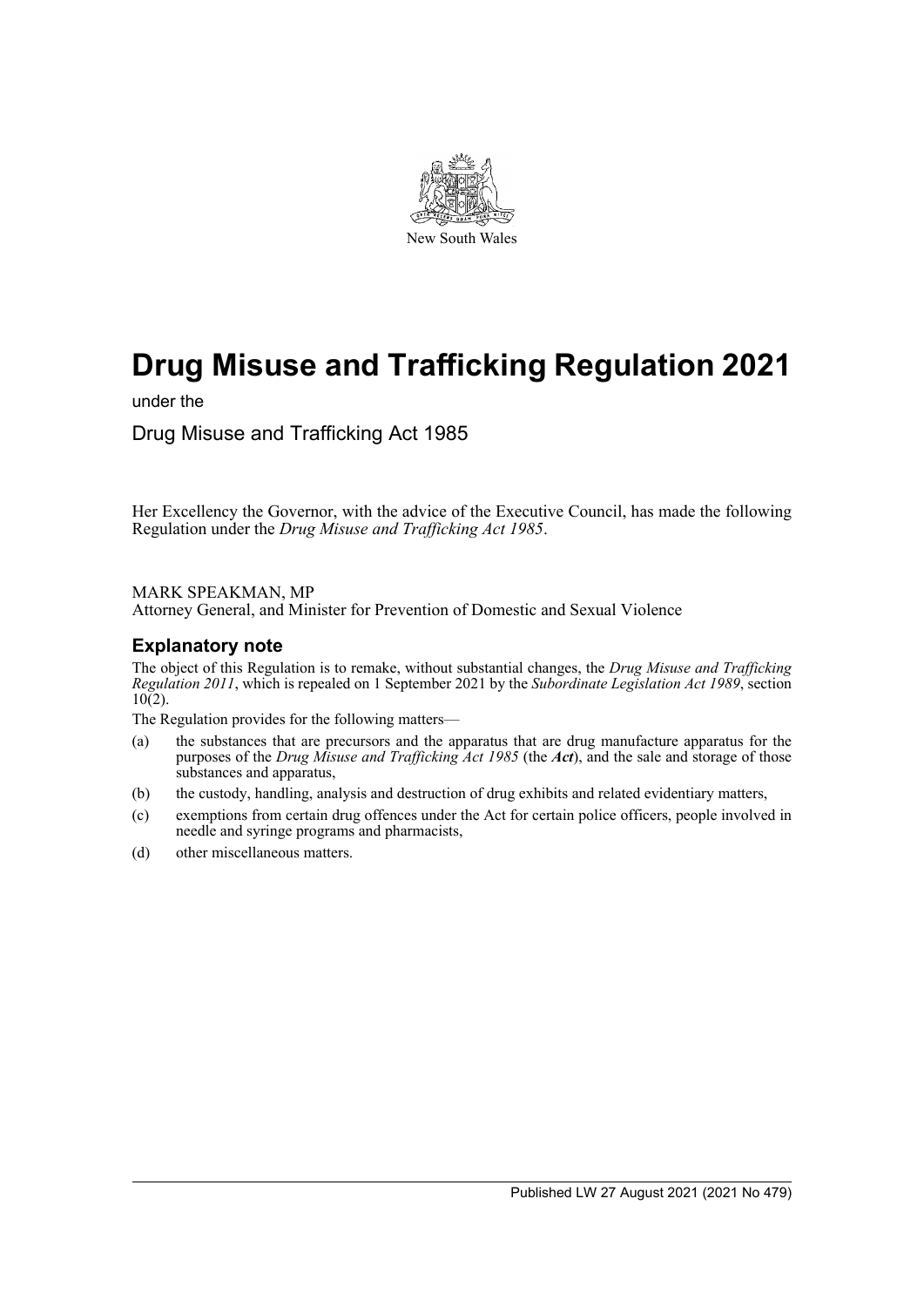# **Contents**

|        |                                                            |                                                                                                        |                                                                                          | Page                |  |  |  |
|--------|------------------------------------------------------------|--------------------------------------------------------------------------------------------------------|------------------------------------------------------------------------------------------|---------------------|--|--|--|
| Part 1 | <b>Preliminary</b>                                         |                                                                                                        |                                                                                          |                     |  |  |  |
|        | 1                                                          |                                                                                                        | Name of Regulation                                                                       | 4                   |  |  |  |
|        | $\overline{2}$                                             |                                                                                                        | Commencement                                                                             | 4                   |  |  |  |
|        | 3                                                          | <b>Definitions</b>                                                                                     |                                                                                          | $\overline{4}$      |  |  |  |
| Part 2 | Precursors and drug manufacture apparatus                  |                                                                                                        |                                                                                          |                     |  |  |  |
|        | 4                                                          | Precursors and drug manufacture apparatus                                                              |                                                                                          |                     |  |  |  |
|        | 5                                                          | Sales and storage of Schedule 1 precursors—the Act, s 45(2A)                                           |                                                                                          |                     |  |  |  |
|        | 6<br>7                                                     | Sales of Schedule 2 precursors--- the Act, s 45(2A)<br>Sales of Schedule 3 apparatus—the Act, s 45(2A) |                                                                                          |                     |  |  |  |
|        | 8                                                          |                                                                                                        | Proof of identity                                                                        | $\overline{7}$<br>8 |  |  |  |
|        | 9                                                          | Executive liability offences                                                                           |                                                                                          |                     |  |  |  |
| Part 3 | Dealings with and analysis of drug exhibits—the Act, s 39D |                                                                                                        |                                                                                          |                     |  |  |  |
|        | <b>Division 1</b>                                          |                                                                                                        | Preliminary                                                                              |                     |  |  |  |
|        | 10                                                         |                                                                                                        | Interpretation and application                                                           | 9                   |  |  |  |
|        | <b>Division 2</b>                                          |                                                                                                        | <b>Samples and analysis</b>                                                              |                     |  |  |  |
|        | 11                                                         | provided                                                                                               | Initial quantity or mass of substances to be recorded and certificate                    | 9                   |  |  |  |
|        | 12                                                         |                                                                                                        | Identification of prohibited plants                                                      | 9                   |  |  |  |
|        | 13                                                         |                                                                                                        | Taking and retention of samples of substances other than plants                          | $10$                |  |  |  |
|        | 14                                                         |                                                                                                        | Drugs of more than traffickable quantity and other substances                            | $10$                |  |  |  |
|        | 15                                                         |                                                                                                        | Drugs of less than traffickable quantity                                                 | 10                  |  |  |  |
|        | 16<br>17                                                   |                                                                                                        | Analysis of B sample<br>Carrying out of analysis                                         | 10<br>11            |  |  |  |
|        | 18                                                         |                                                                                                        | Analyst's certificate                                                                    | 11                  |  |  |  |
|        | 19                                                         |                                                                                                        | Significant variations                                                                   | 11                  |  |  |  |
|        | 20                                                         |                                                                                                        | Transport of substances for analysis                                                     | 12                  |  |  |  |
|        | <b>Division 3</b>                                          |                                                                                                        | Storage, security and records                                                            |                     |  |  |  |
|        | 21                                                         |                                                                                                        | Drug exhibit bags                                                                        | 12                  |  |  |  |
|        | 22                                                         |                                                                                                        | Opening drug exhibit bags                                                                | 12                  |  |  |  |
|        | 23<br>24                                                   |                                                                                                        | Storage of drug exhibit bags                                                             | 13                  |  |  |  |
|        | 25                                                         |                                                                                                        | NSW Police Force exhibits management system<br>Evidence of substances before destruction | 13<br>13            |  |  |  |
|        | <b>Division 4</b>                                          |                                                                                                        | <b>Destruction of substances</b>                                                         |                     |  |  |  |
|        | 26                                                         |                                                                                                        | Destruction of sample material                                                           | 13                  |  |  |  |
|        | 27                                                         |                                                                                                        | Destruction of prohibited plants                                                         | 14                  |  |  |  |
|        | 28                                                         |                                                                                                        | Inspection before destruction                                                            | 14                  |  |  |  |
|        | 29                                                         |                                                                                                        | Method of destruction                                                                    | 14                  |  |  |  |
|        | <b>Division 5</b>                                          |                                                                                                        | <b>Evidentiary certificates</b>                                                          |                     |  |  |  |
|        | 30<br>31                                                   | Application                                                                                            | NSW Police Force exhibits management system certificates                                 | 14<br>14            |  |  |  |
|        |                                                            |                                                                                                        |                                                                                          |                     |  |  |  |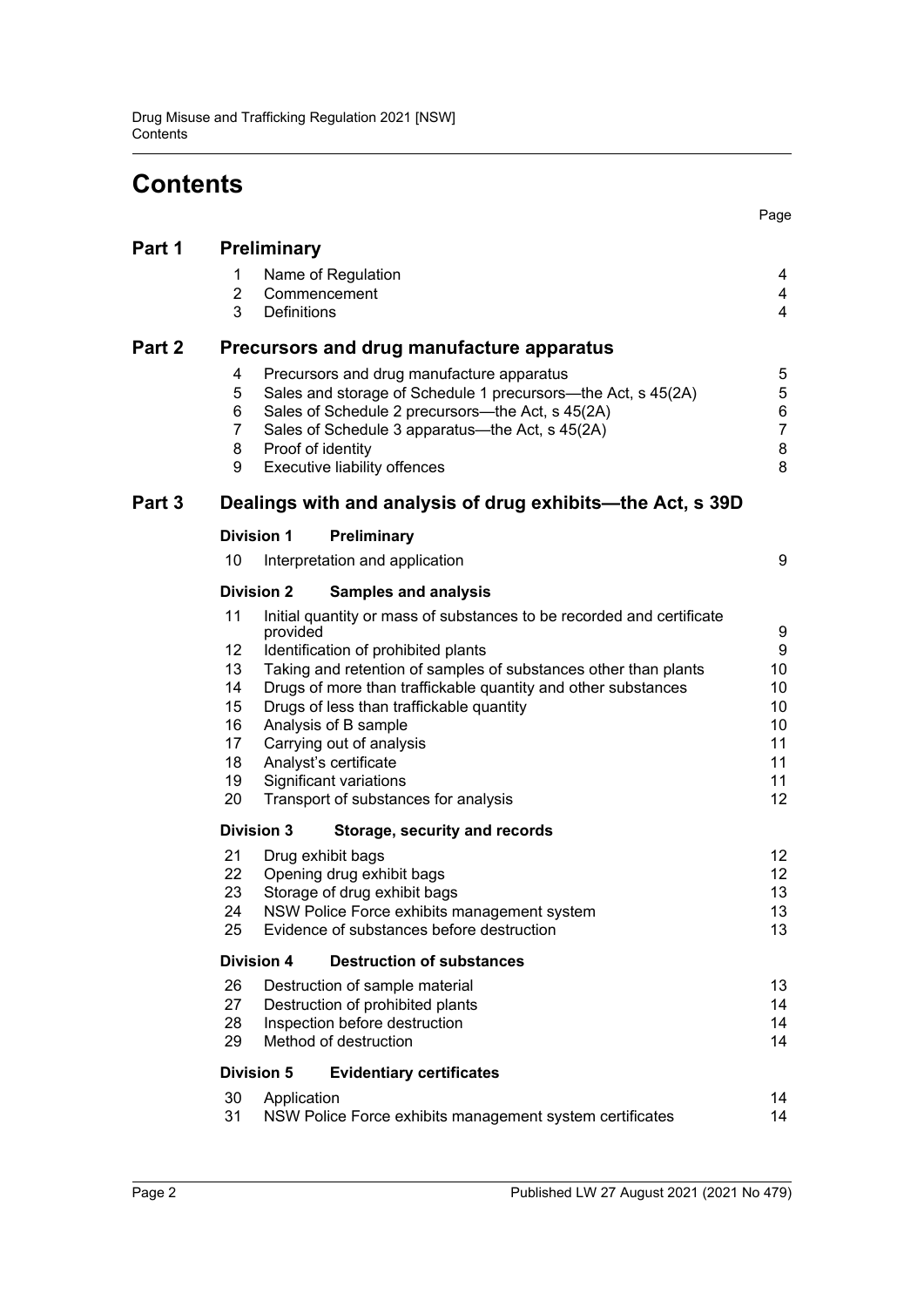|                   | 32<br>33                    | Continuity evidence<br>Proof of signatures, appointments and approval for purposes of | 14 |  |  |  |  |
|-------------------|-----------------------------|---------------------------------------------------------------------------------------|----|--|--|--|--|
|                   |                             | evidentiary certificates unnecessary                                                  | 15 |  |  |  |  |
| Part 4            | Exemptions—the Act, s 45(2) |                                                                                       |    |  |  |  |  |
|                   | 34                          | <b>Exemption for Scene of Crime Officers</b>                                          | 16 |  |  |  |  |
|                   | 35                          | <b>Exemption for LECC officers</b>                                                    | 16 |  |  |  |  |
|                   | 36                          | Exemption for persons engaged to transport, store or destroy cannabis                 | 16 |  |  |  |  |
|                   | 37                          | Exemptions relating to certain needle and syringe programs                            | 16 |  |  |  |  |
|                   | 38                          | Exemption for pharmacists and staff                                                   | 17 |  |  |  |  |
| Part 5            |                             | <b>Miscellaneous</b>                                                                  |    |  |  |  |  |
|                   | 39                          | Analysts                                                                              | 18 |  |  |  |  |
|                   | 40                          | Prescribed service activity level for licensed injecting centre                       | 18 |  |  |  |  |
|                   | 41                          | Savings                                                                               | 18 |  |  |  |  |
| Schedule 1        |                             | Precursors—s 5 and the Act, s 24A                                                     | 19 |  |  |  |  |
| <b>Schedule 2</b> |                             | Precursors-s 6 and the Act, s 24A                                                     | 21 |  |  |  |  |
| <b>Schedule 3</b> |                             | Drug manufacture or production apparatus—s 7 and the Act, s<br>24A                    | 23 |  |  |  |  |
| <b>Schedule 4</b> |                             | Precursors-the Act, s 24B                                                             | 24 |  |  |  |  |

Page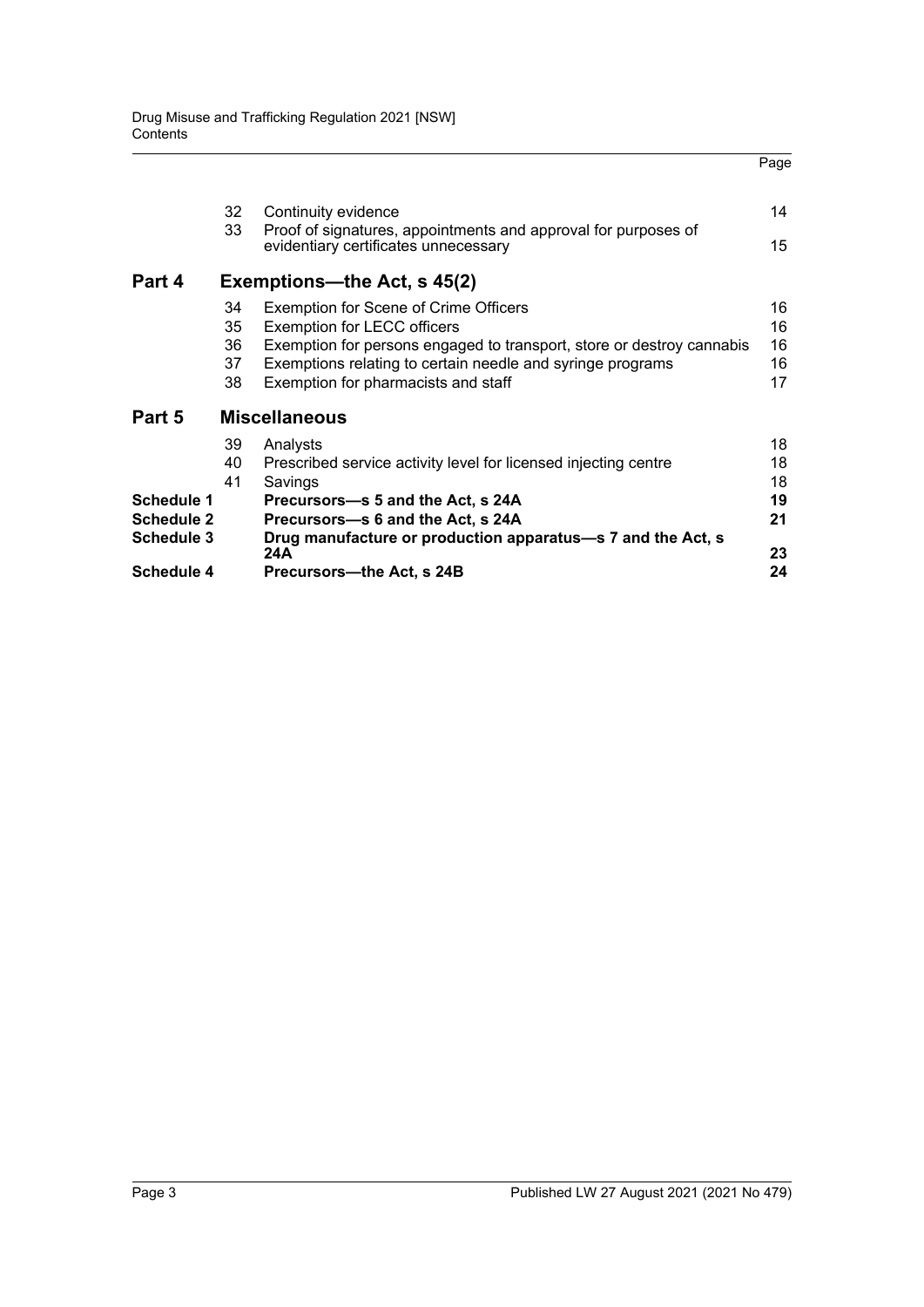# **Drug Misuse and Trafficking Regulation 2021**

under the

Drug Misuse and Trafficking Act 1985

## <span id="page-3-1"></span><span id="page-3-0"></span>**Part 1 Preliminary**

#### **1 Name of Regulation**

This Regulation is the *Drug Misuse and Trafficking Regulation 2021*.

#### <span id="page-3-2"></span>**2 Commencement**

This Regulation commences on 1 September 2021 and is required to be published on the NSW legislation website.

**Note—** This Regulation replaces the *Drug Misuse and Trafficking Regulation 2011*, which is repealed on 1 September 2021 by the *Subordinate Legislation Act 1989*, section 10(2).

#### <span id="page-3-3"></span>**3 Definitions**

In this Regulation—

*FASS* means the Forensic and Analytical Science Service of NSW Health Pathology. *the Act* means the *Drug Misuse and Trafficking Act 1985*.

**Note—** The Act and the *Interpretation Act 1987* also contain definitions and other provisions that affect the interpretation and application of this Regulation.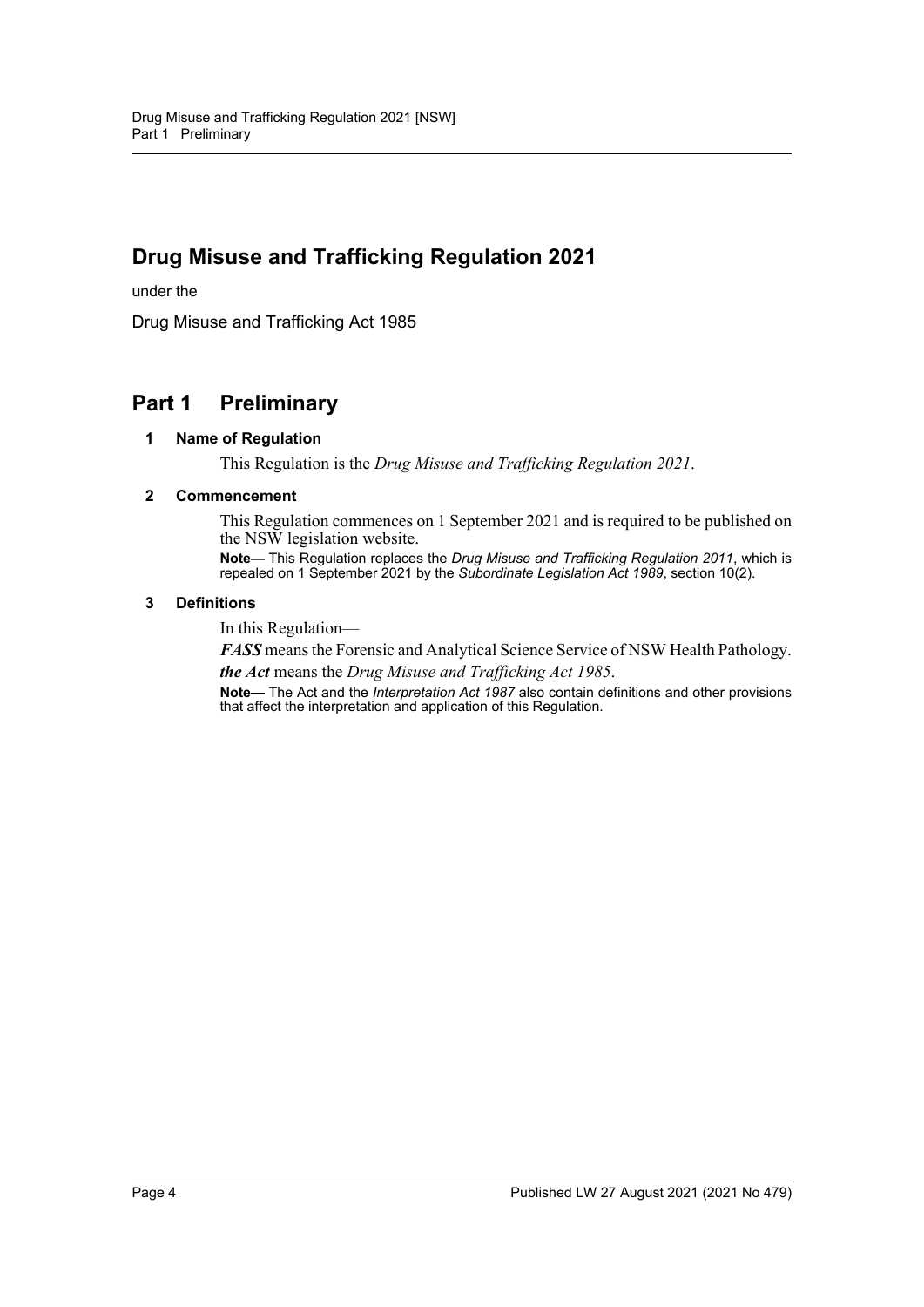## <span id="page-4-1"></span><span id="page-4-0"></span>**Part 2 Precursors and drug manufacture apparatus**

#### **4 Precursors and drug manufacture apparatus**

- (1) The substances listed in Schedules 1 and 2 are—
	- (a) specified as precursors for the purposes of the Act, section 24A, and
	- (b) prescribed for the purposes of the Act, section 45.
- (2) The apparatus listed in Schedule 3 are—
	- (a) specified as drug manufacture apparatus for the purposes of the Act, section  $24A$ , and
	- (b) prescribed for the purposes of the Act, section 45.
- (3) The substances listed in Schedule 4, Column 1 are specified as precursors for the purposes of the Act, section 24B.
- (4) The quantities specified in Schedule 4, Column 2 in relation to the substances specified in Column 1 are prescribed for the purposes of the Act, section 24B. **Note—** *Substance* is defined in the Act to include preparation and admixture and all salts, isomers, esters or ethers of a substance and all salts of those isomers, esters and ethers.

#### <span id="page-4-2"></span>**5 Sales and storage of Schedule 1 precursors—the Act, s 45(2A)**

- (1) A person (the *supplier*) must not supply a Schedule 1 precursor to a person (the *receiver*) unless the receiver—
	- (a) has an account with the supplier and payment for the supply is made through the account, and
	- (b) has provided the supplier with an end user declaration at least 24 hours before the supply, and
	- (c) has provided the supplier with proof of the receiver's identity at least 24 hours before the supply.
- (2) A supplier of a Schedule 1 precursor must store the precursor in a way that prevents a person accessing the precursor if the person is not—
	- (a) the supplier, or
	- (b) a person who has the supplier's written authorisation to access the precursor.
- (3) A supplier who gives a person written authorisation to access a Schedule 1 precursor must—
	- (a) make the authorisation available for inspection during business hours on request by a police officer, and
	- (b) keep a copy of the authorisation for at least 2 years after it ceases to have effect.
- (4) A supplier who supplies a Schedule 1 precursor to a receiver must record—
	- (a) the name and quantity of the Schedule 1 precursor supplied, and
	- (b) the date of supply of the Schedule 1 precursor from the supplier's premises.
- (5) A supplier must—
	- (a) make the following available for inspection during business hours on request by a police officer—
		- (i) each end user declaration provided to the supplier by a receiver,
		- (ii) each record made by the supplier, and
	- (b) keep each declaration and record for at least 2 years.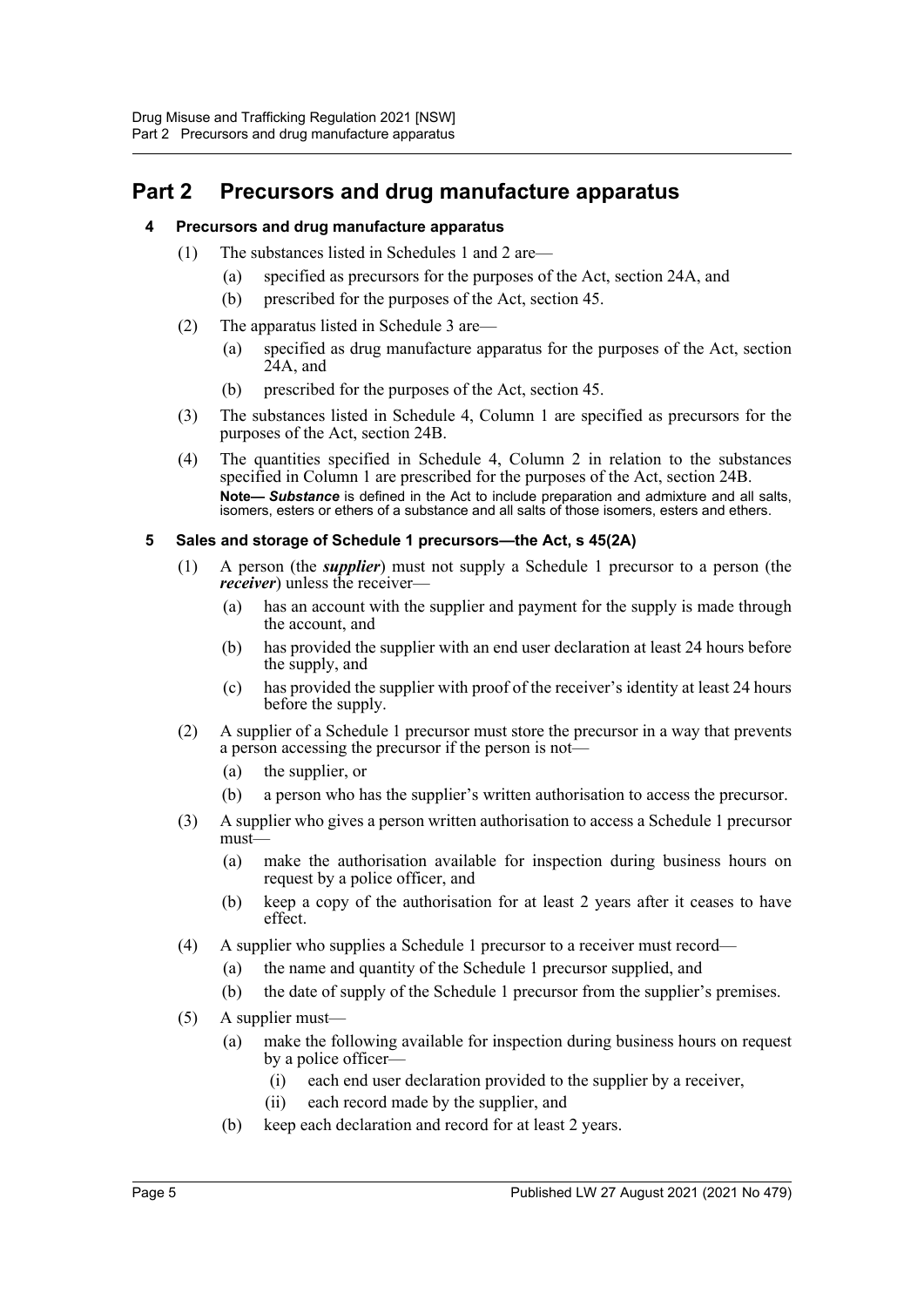- (6) Subsections (1), (3) and (4) do not apply to the supply of Ephedrine, Phenylpropanolamine or Pseudoephedrine or a salt of Ephedrine, Phenylpropanolamine or Pseudoephedrine if—
	- (a) the substance is supplied for therapeutic use within the meaning of the relevant therapeutic goods laws, and
	- (b) the substance is packaged and labelled in accordance with the relevant therapeutic goods laws, and
	- (c) the supplier is authorised, by the relevant therapeutic goods laws, to supply the substance.
- (7) In this section—

*end user declaration* means a document, completed by a receiver of a Schedule 1 precursor, specifying the following—

- (a) the name and address of the receiver,
- (b) details of the receiver's proof of identity provided to the supplier,
- (c) the name and quantity of the Schedule 1 precursor to be supplied,
- (d) the proposed date of supply of the Schedule 1 precursor from the supplier's premises,
- (e) the intended use for the Schedule 1 precursor.

*relevant therapeutic goods laws* means—

- (a) the *Poisons and Therapeutic Goods Act 1966*, and
- (b) the regulations under that Act, and
- (c) the Commonwealth therapeutic goods laws within the meaning of that Act as the laws apply as a law of this State.

*Schedule 1 precursor* means a substance listed in Schedule 1 but, unless specified in Schedule 1, does not include—

- (a) a preparation, admixture, salt, isomer, ester or ether of a substance listed in Schedule 1, or
- (b) a salt of an isomer, ester or ether of a substance listed in Schedule 1.

Maximum penalty—

- (a) for a corporation—100 penalty units for a first offence or 150 penalty units for a second or subsequent offence, or
- (b) for an individual—30 penalty units for a first offence or 50 penalty units for a second or subsequent offence.

#### <span id="page-5-0"></span>**6 Sales of Schedule 2 precursors—the Act, s 45(2A)**

- (1) A person (the *supplier*) must not supply a Schedule 2 precursor to a person (the *receiver*) unless the receiver has provided the supplier with proof of the receiver's identity and—
	- (a) payment for the supply is made through an account the receiver has with the supplier, or
	- (b) the receiver has provided the supplier with an end user declaration.
- (2) A supplier who supplies a Schedule 2 precursor to a receiver must record—
	- (a) the name and quantity of the Schedule 2 precursor supplied, and
	- (b) the date of supply of the Schedule 2 precursor from the supplier's premises.
- (3) A supplier must—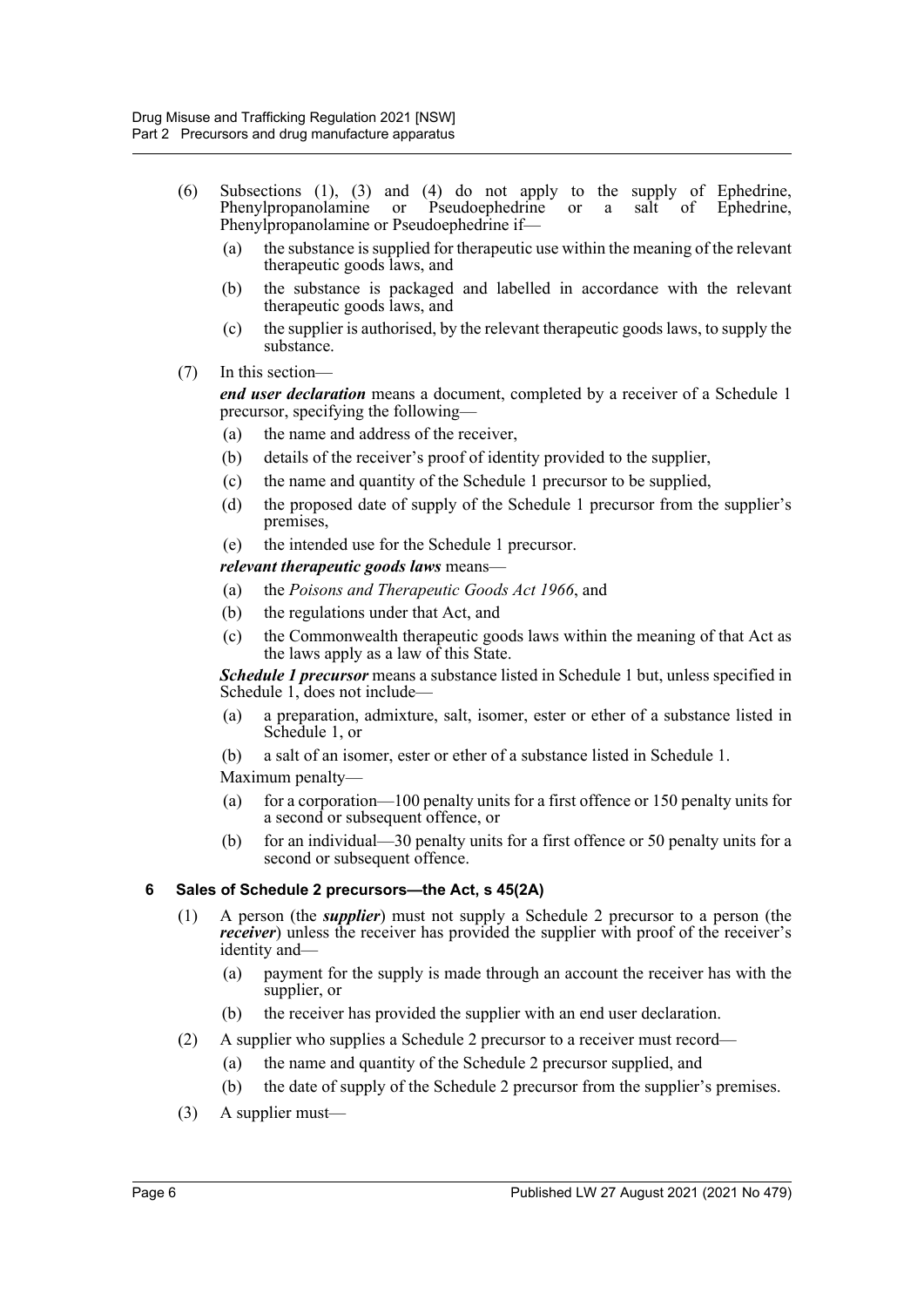- (a) make the following available for inspection during business hours on request by a police officer —
	- (i) each end user declaration provided to the supplier by a receiver,
	- (ii) each record made by the supplier, and
- (b) keep each declaration and record for at least 2 years.
- (4) In this section—

*end user declaration* means a document, completed by a receiver of a Schedule 2 precursor, specifying the following—

- (a) the name and address of the receiver,
- (b) details of the receiver's proof of identity provided to the supplier,
- (c) the name and quantity of the Schedule 2 precursor to be supplied,
- (d) the intended use for the Schedule 2 precursor.

*Schedule 2 precursor* means a substance listed in Schedule 2 but, unless specified in Schedule 2, does not include—

- (a) a preparation, admixture, salt, isomer, ester or ether of a substance listed in Schedule 2, or
- (b) a salt of an isomer, ester or ether of a substance listed in Schedule 2.

Maximum penalty—

- (a) for a corporation—100 penalty units for a first offence or 150 penalty units for a second or subsequent offence, or
- (b) for an individual—30 penalty units for a first offence or 50 penalty units for a second or subsequent offence.

#### <span id="page-6-0"></span>**7 Sales of Schedule 3 apparatus—the Act, s 45(2A)**

- (1) A person (the *supplier*) must not supply a Schedule 3 apparatus to a person (the *receiver*) unless the receiver has provided the supplier with proof of the receiver's identity and—
	- (a) payment for the supply is made through an account the receiver has with the supplier, or
	- (b) the receiver has provided the supplier with an end user declaration.
- (2) A supplier who supplies a Schedule 3 apparatus to a receiver must record—
	- (a) the name and quantity of the Schedule 3 apparatus supplied, and
	- (b) the date of supply of the Schedule 3 apparatus from the supplier's premises.
- (3) A supplier must—
	- (a) make the following available for inspection during business hours on request by a police officer—
		- (i) each end user declaration provided to the supplier by a receiver,
		- (ii) each record made by the supplier, and
	- (b) keep each declaration and record for at least 2 years.
- (4) In this section—

*end user declaration* means a document, completed by a receiver of a Schedule 3 apparatus, specifying the following—

- (a) the name and address of the receiver,
- (b) details of the receiver's proof of identity provided to the supplier,
- (c) the name and quantity of the Schedule 3 apparatus to be supplied,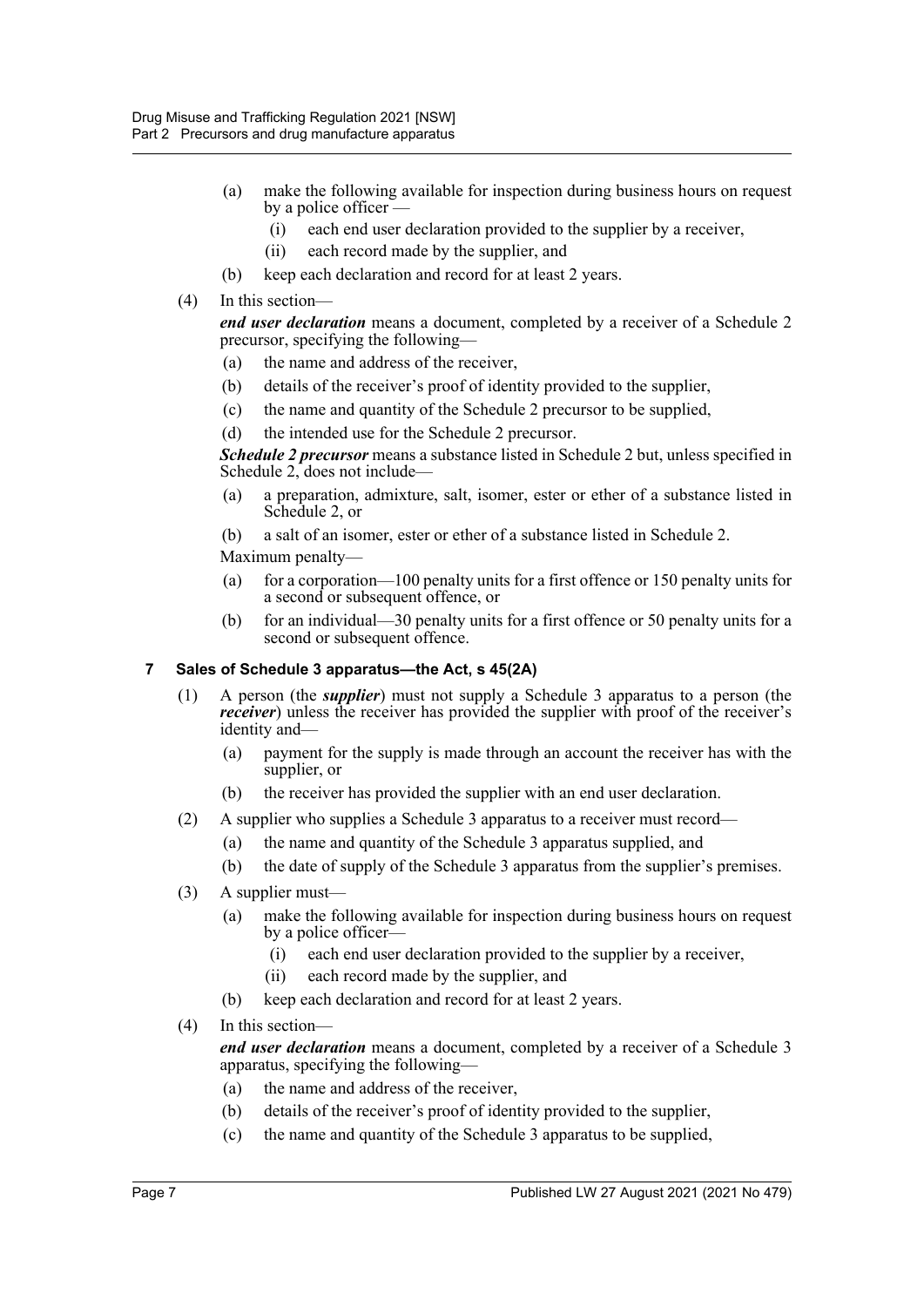(d) the intended use for the Schedule 3 apparatus.

*Schedule 3 apparatus* means an apparatus listed in Schedule 3.

Maximum penalty—

- (a) for a corporation—100 penalty units for a first offence or 150 penalty units for a second or subsequent offence, or
- (b) for an individual—30 penalty units for a first offence or 50 penalty units for a second or subsequent offence.

#### <span id="page-7-0"></span>**8 Proof of identity**

The only proof of a person's identity that may be used for the purposes of sections 5, 6 and  $7 \text{ is} -$ 

- (a) an Australian driver licence, within the meaning of the *Road Transport Act 2013*, that displays a photograph of the person, or
- (b) an Australian passport, or
- (c) a Photo Card issued under the *Photo Card Act 2005*.

#### <span id="page-7-1"></span>**9 Executive liability offences**

An offence against section 5, 6 or 7 is prescribed as an offence to which the Act, section 43A applies.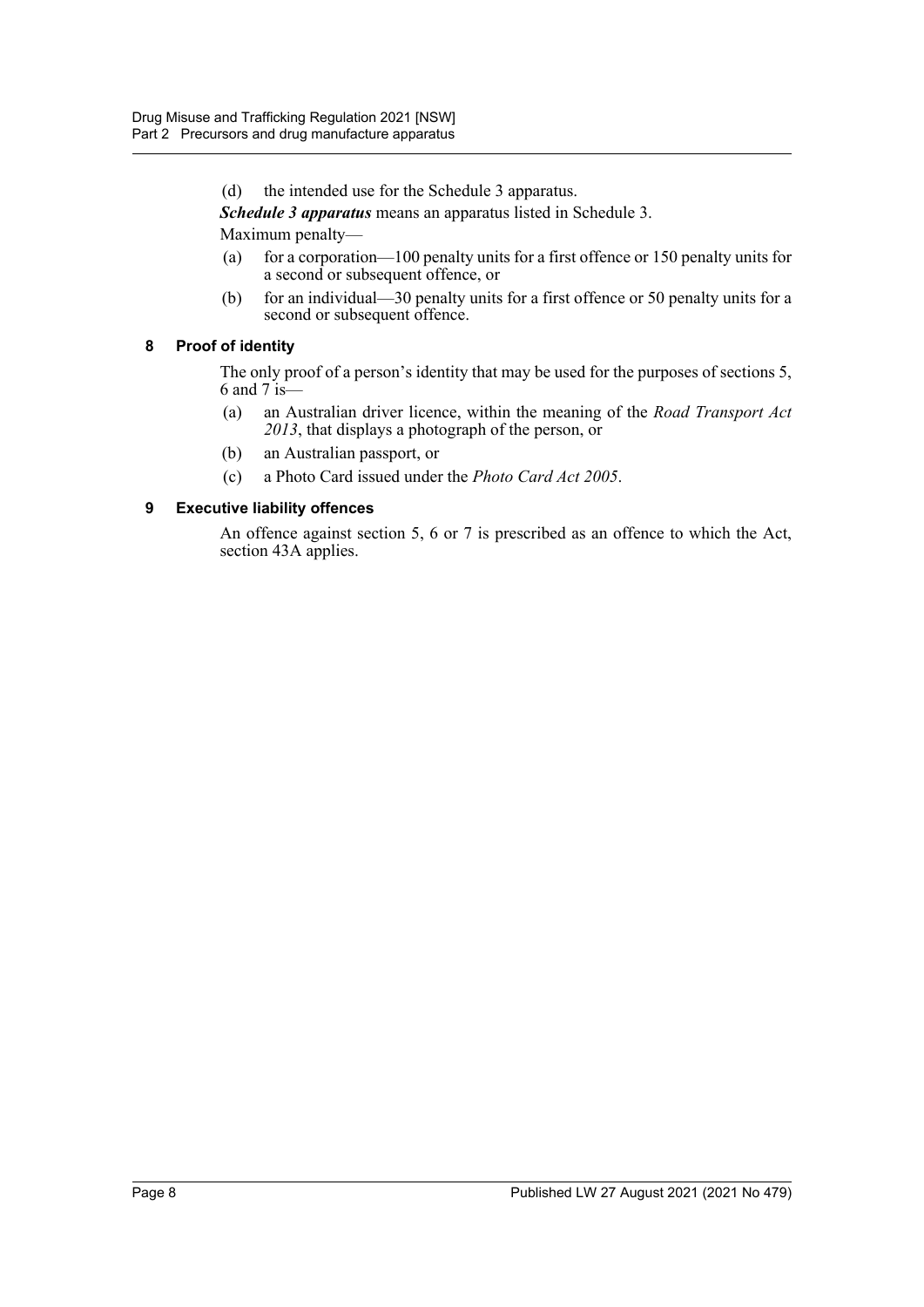### <span id="page-8-0"></span>**Part 3 Dealings with and analysis of drug exhibits—the Act, s 39D**

### <span id="page-8-1"></span>**Division 1 Preliminary**

#### <span id="page-8-2"></span>**10 Interpretation and application**

(1) In this Part—

*A sample*—see section 14(2).

*approved* means approved by the Commissioner of Police for the purposes of this Part.

*B sample*—see section 16(2).

*drug exhibit bag* means a bag or other container that is an approved tamper evident bag.

*qualified plant identifier* means a person approved by the Secretary of Regional NSW for the purposes of identifying whether or not plants are prohibited plants.

*relevant substance* means a substance to which the Act, Part 3A applies.

- (2) A reference in this Part to a thing done by an analyst includes a reference to a thing done by a person under the supervision of an analyst.
- (3) This Part applies only to a substance to which the Act, Part 3A applies.

### <span id="page-8-3"></span>**Division 2 Samples and analysis**

#### <span id="page-8-4"></span>**11 Initial quantity or mass of substances to be recorded and certificate provided**

- (1) As soon as practicable after a relevant substance first comes into the custody of a member of the NSW Police Force, and before a sample is taken for analysis, an approved member of the NSW Police Force must—
	- (a) record the quantity or mass of the relevant substance (the *initial quantity or mass*), or
	- (b) provide the relevant substance to an analyst to record the initial quantity or mass of the relevant substance.
- (2) The member of the NSW Police Force or analyst must—
	- (a) produce a certificate stating the initial quantity or mass of the relevant substance, and
	- (b) cause a copy of the certificate to be served on the defendant or accused person in all proceedings under the Act relating to the relevant substance.
- (3) In proceedings under the Act, the production of a certificate, purporting to be signed by an approved member of the NSW Police Force or analyst, is prima facie evidence of the initial quantity or mass of the relevant substance and the matters stated in it.
- (4) Subsection (3) does not apply if a quantity review order is made under the Act, section 39M.
- (5) In proceedings under the Act, the production of a certificate, purporting to be signed by a person who determined the mass of a relevant substance in accordance with a quantity review order under the Act, section 39M, is prima facie evidence of the mass of the relevant substance and the matters stated in it.

#### <span id="page-8-5"></span>**12 Identification of prohibited plants**

As soon as practicable after a relevant substance that is a plant first comes into the custody of a member of the NSW Police Force, one of the following persons must be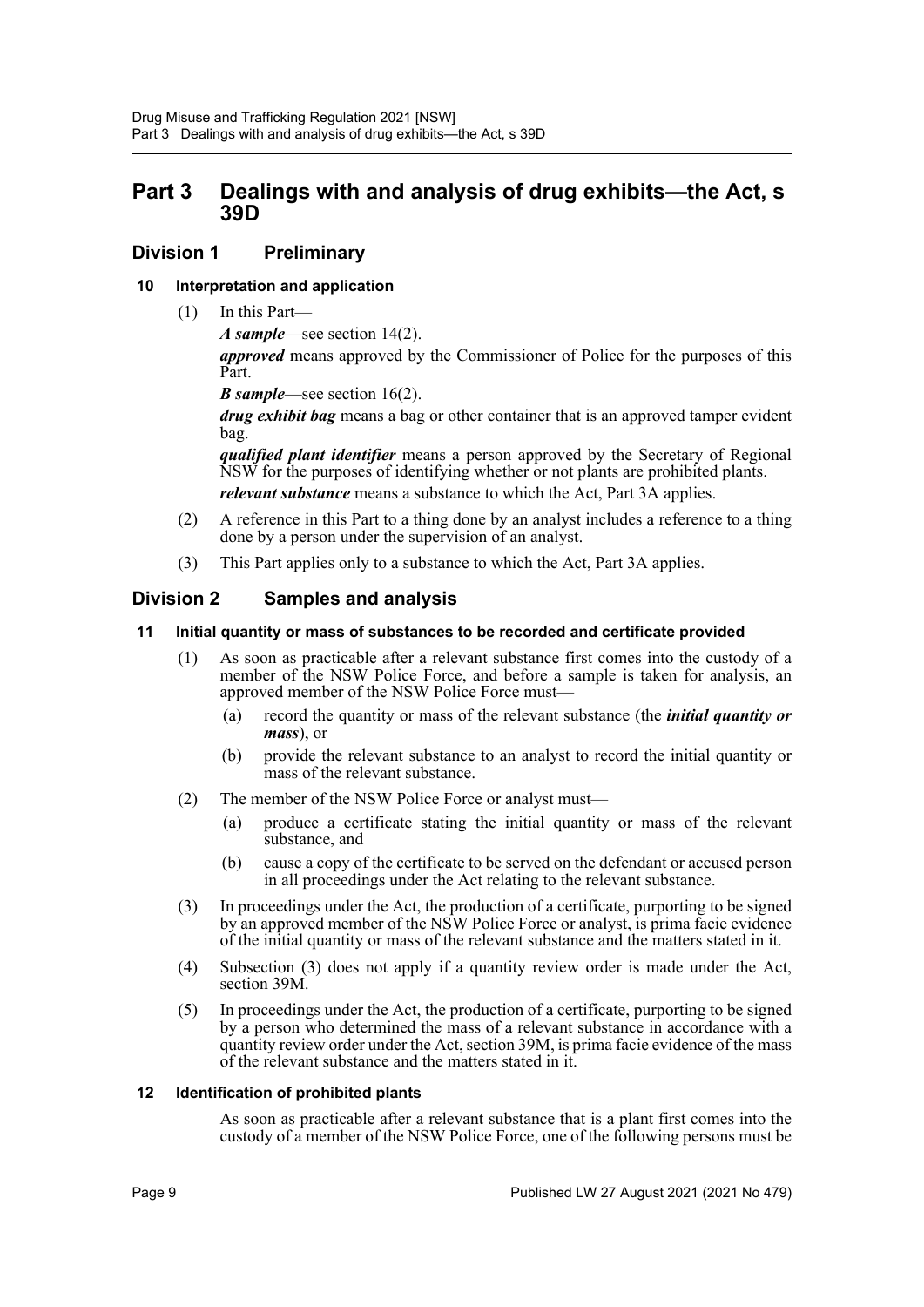given access to or provided with an amount of the plant sufficient to allow its identification—

- (a) an analyst,
- (b) a qualified plant identifier.

**Note—** Prohibited plants may be destroyed once they have been identified and other procedures have been carried out. See the Act, section 39H.

#### <span id="page-9-0"></span>**13 Taking and retention of samples of substances other than plants**

- (1) The required amount of a relevant substance, other than a plant, must, if practicable, be retained by—
	- (a) a member of the NSW Police Force, or
	- (b) if the bulk of the relevant substance is provided to an analyst—the analyst.
- (2) In this section—

*required amount*, of a relevant substance, means the amount that is 3 times the amount required for 2 samples for analysis.

#### <span id="page-9-1"></span>**14 Drugs of more than traffickable quantity and other substances**

- (1) This section applies to the following relevant substances—
	- (a) a Schedule 9 substance,
	- (b) a psychoactive substance,
	- (c) a prohibited drug, or suspected prohibited drug, if the quantity of the drug is not less than the traffickable quantity for the drug.
- (2) As soon as reasonably practicable after a relevant substance first comes into the custody of a member of the NSW Police Force, an amount sufficient to allow analysis of the relevant substance must be provided to an analyst for analysis (an *A sample*) from the amount retained under section 13.
- (3) A sample of a relevant substance is not required to be provided to an analyst under this section if—
	- (a) the relevant substance is to be destroyed under the Act, section 39G or 39L, or
	- (b) an analyst has already retained an amount of the relevant substance under section 13.

#### <span id="page-9-2"></span>**15 Drugs of less than traffickable quantity**

- (1) This section applies to a relevant substance that is a prohibited drug, or suspected prohibited drug, if the quantity of the relevant substance is less than the traffickable quantity for the substance.
- (2) As soon as reasonably practicable after it is known that the identity of a relevant substance is to be in dispute in proceedings for an offence, the relevant substance must be provided to an analyst for analysis.

#### <span id="page-9-3"></span>**16 Analysis of B sample**

- (1) This section applies to the following relevant substances—
	- (a) a prohibited drug or suspected prohibited drug, if the quantity of the substance is not less than the traffickable quantity for the substance,
	- (b) a Schedule 9 substance or a psychoactive substance, if a sufficient amount has been retained.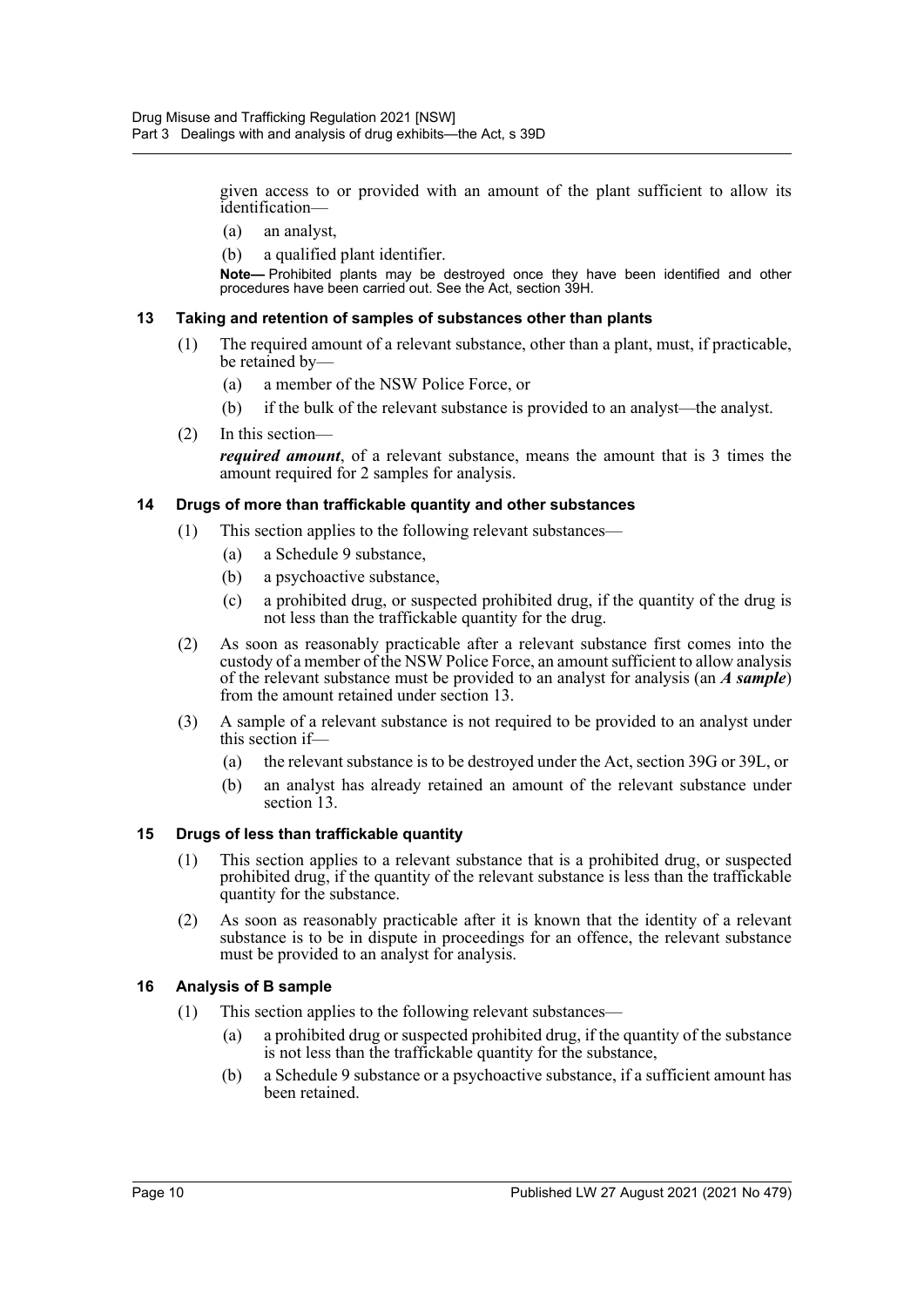- (2) A defendant or accused person in proceedings for an offence relating to a relevant substance may request an analysis of a further sample (a *B sample*) of the relevant substance.
- (3) The request must be made by written notice to a qualified police officer not later than 28 days after a certificate of analysis of the A sample of the relevant substance is served on the defendant or accused person.
- (4) The defendant or accused person may request in the notice—
	- (a) the analysis of the B sample be witnessed by a specified person, or
	- (b) the analysis be carried out by a specified analyst who is of a class of approved analysts.
- (5) The qualified police officer must arrange for an amount sufficient to allow analysis of the B sample to be provided to an analyst for analysis.
- (6) The analyst must provide a copy of the results of the analysis to—
	- (a) the qualified police officer who arranged for the analysis, and
	- (b) the defendant or accused person.
- (7) The cost of the analysis must be paid by the defendant or accused person.

#### <span id="page-10-0"></span>**17 Carrying out of analysis**

- (1) An analyst to whom a relevant substance is given for analysis may analyse the relevant substance—
	- (a) to determine whether it is a prohibited drug, Schedule 9 substance or psychoactive substance, and
	- (b) if it is, to determine—
		- (i) the identity of the relevant substance, and
		- (ii) the quantity or mass of the relevant substance.
- (2) The analyst may also analyse the relevant substance to determine the purity of the relevant substance if it is—
	- (a) a prohibited drug of at least the commercial quantity, and
	- (b) reasonably practicable to do so.
- (3) If the relevant substance is cannabis leaf, the analyst is only required to determine the mass of the cannabis leaf after identifying it as cannabis leaf.

#### <span id="page-10-1"></span>**18 Analyst's certificate**

A certificate under the Act, section 43(1) may contain the matters specified in section 17.

#### <span id="page-10-2"></span>**19 Significant variations**

- (1) This section applies if—
	- (a) a difference occurs between the findings recorded in 2 or more certificates of analysts concerning the same drug exhibit, and
	- (b) the analyst providing the later or latest certificate considers the difference to be significant.
- (2) The later analyst must immediately forward a copy of all certificates relating to the drug exhibit to the Director of Public Prosecutions.

Page 11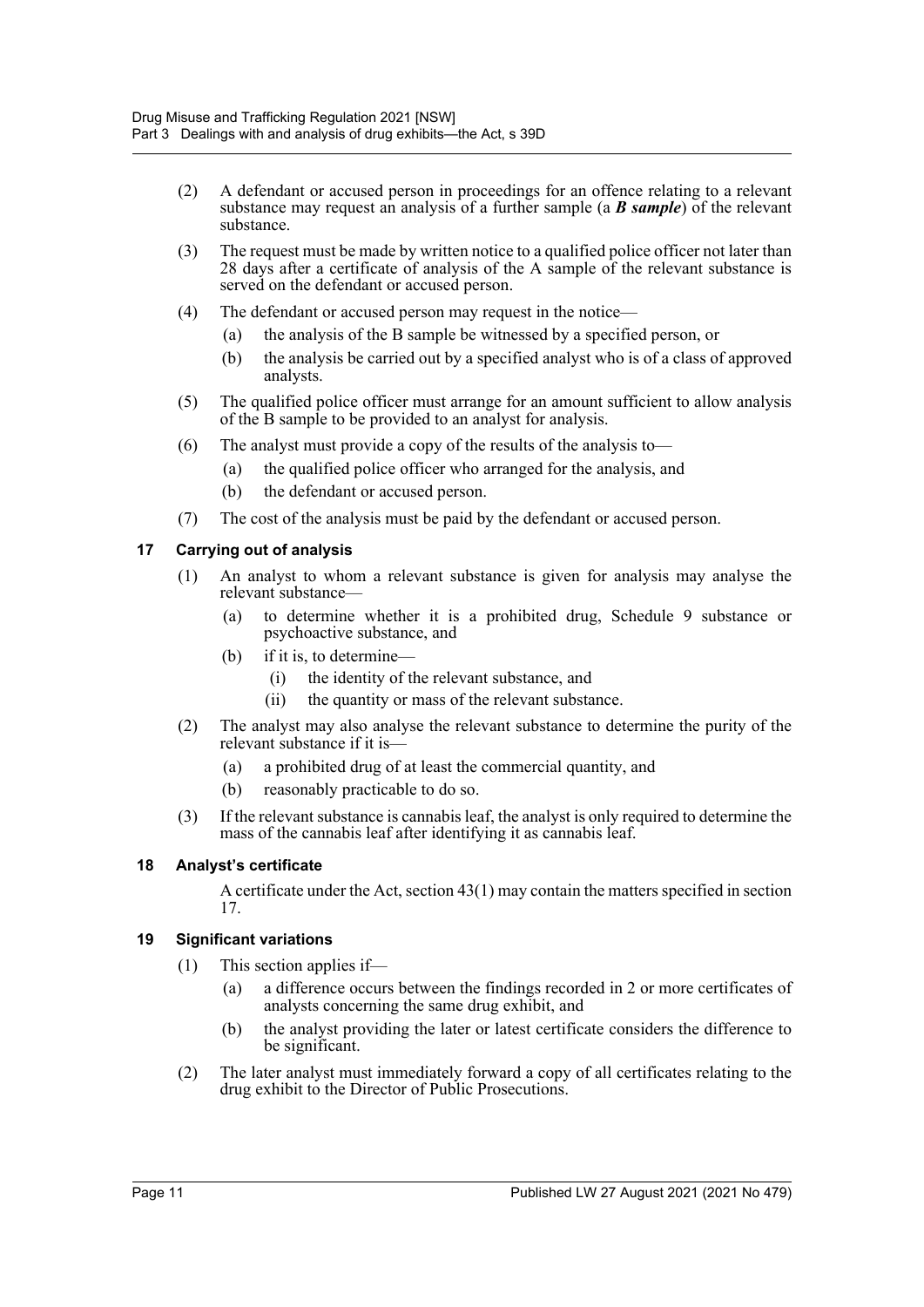#### <span id="page-11-0"></span>**20 Transport of substances for analysis**

- (1) An amount of a relevant substance that is required to be provided to an analyst under this Part must be provided by an approved member of the NSW Police Force.
- (2) A relevant substance provided to a qualified plant identifier or an analyst for identification or analysis may be transported to the qualified plant identifier or analyst by an approved courier, if the plant or substance is contained in a drug exhibit bag.
- (3) For the purposes of the Act, section 45(2), an approved courier who transports or delivers a relevant substance in accordance with the Act or this Part is exempt from the provisions of the Act relating to the possession or supply of the relevant substance to the extent necessary to enable the courier to deliver or transport the relevant substance.

### <span id="page-11-1"></span>**Division 3 Storage, security and records**

#### <span id="page-11-2"></span>**21 Drug exhibit bags**

- (1) A relevant substance must be placed in a drug exhibit bag as soon as practicable after the relevant substance first comes into the custody of a member of the NSW Police Force.
- (2) The drug exhibit bag must be sealed and labelled in the approved way.
- (3) The label must—
	- (a) contain the date and time on which the drug exhibit bag was sealed, and
	- (b) contain the registered number of the exhibit, and
	- (c) if known, contain the name of the alleged offender to whom the investigation relates, and
	- (d) contain the name of the member of the NSW Police Force in charge of the investigation to which the exhibit relates, and
	- (e) contain the name of the person who sealed the drug exhibit bag, and
	- (f) be signed by the person who sealed the drug exhibit bag.

#### <span id="page-11-3"></span>**22 Opening drug exhibit bags**

- (1) A sealed drug exhibit bag that contains a relevant substance may be opened before analysis only—
	- (a) if access is required by a member of the NSW Police Force for weighing, presumptive testing or taking a sample, or
	- (b) with the written approval of a qualified police officer, or a delegate of a qualified police officer, who considers exceptional circumstances justify the drug exhibit bag being opened before analysis.
- (2) A sealed drug exhibit bag that is opened before analysis must be opened in the presence of at least 2 of the following persons—
	- (a) the person who requires access to the relevant substance,
	- (b) the member of the NSW Police Force in charge of the investigation to which the drug exhibit bag relates, if the member is not the person who requires access to the relevant substance,
	- (c) a member of the NSW Police Force responsible for the security of the drug exhibit bag.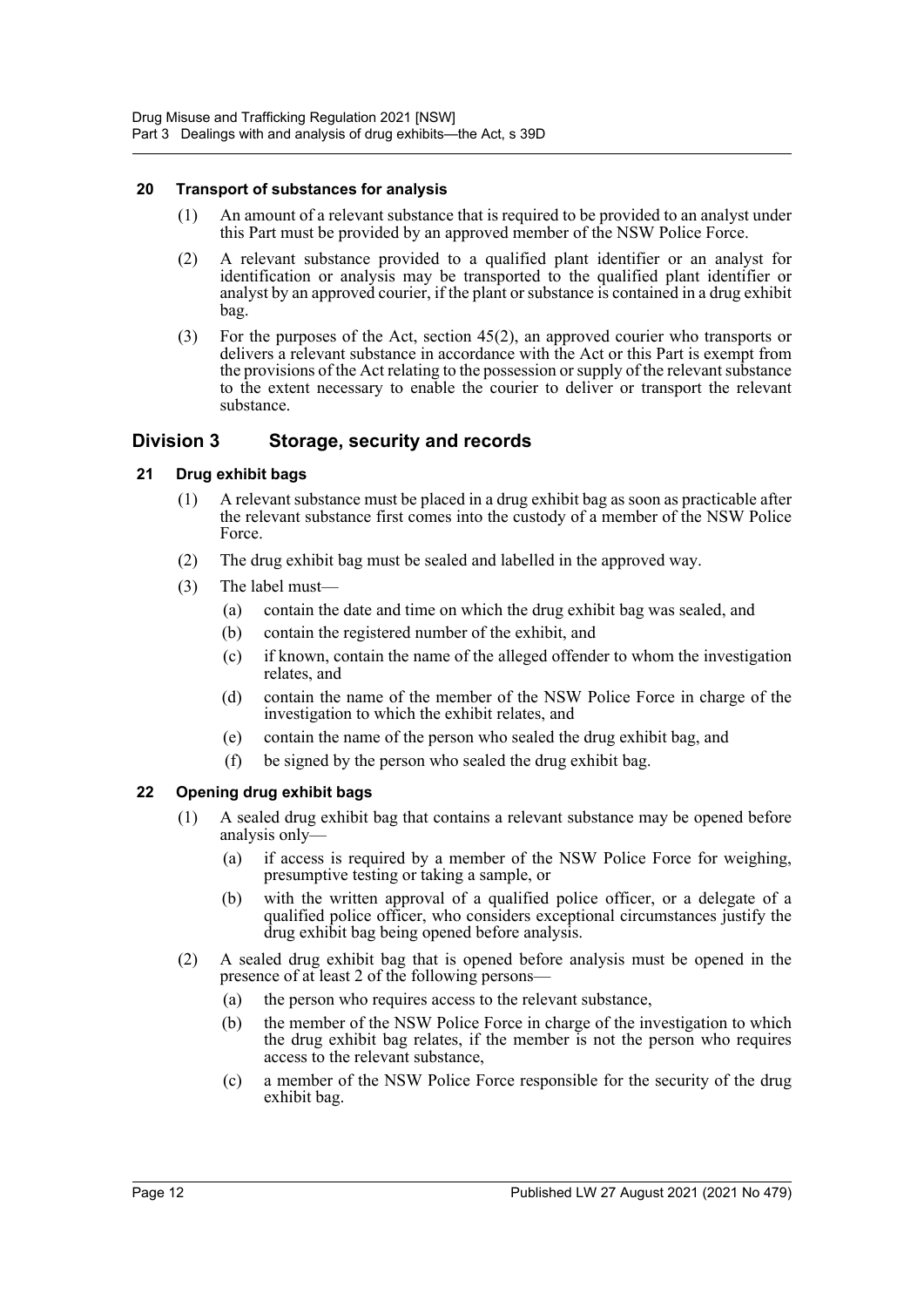#### <span id="page-12-0"></span>**23 Storage of drug exhibit bags**

A drug exhibit bag containing a relevant substance that is in the custody of a member of the NSW Police Force must, unless it is being transported, be kept—

- in a locked vault or cabinet with a dual locking mechanism that requires at least 2 separate keys to unlock it, or
- (b) in an approved facility.

#### <span id="page-12-1"></span>**24 NSW Police Force exhibits management system**

- (1) As soon as practicable after a relevant substance first comes into the custody of a member of the NSW Police Force, the particulars of the relevant substance must be entered into the NSW Police Force exhibits management system in accordance with the requirements of the system.
- (2) The following must also be entered into the NSW Police Force exhibits management system in accordance with the requirements of the system—
	- (a) particulars of all occasions on which a drug exhibit bag containing a relevant substance that is in the custody of a member of the NSW Police Force is opened after being sealed,
	- (b) particulars of all changes in the identification details or location of a drug exhibit bag that—
		- (i) is in the custody of a member of the NSW Police Force, or
		- (ii) is transported to a qualified plant identifier or an analyst for the purposes of this Part, whether transport of the drug exhibit bag is provided by a member of the NSW Police Force or an approved courier,
	- (c) particulars of the receipt of a drug exhibit bag.

#### <span id="page-12-2"></span>**25 Evidence of substances before destruction**

- (1) For the purposes of the Act, sections 39G(3), 39I(3) and 39K(1)(c), the following particulars must be recorded in relation to a relevant substance other than a plant—
	- (a) a photograph of the relevant substance,
	- (b) the mass of the relevant substance.
- (2) For the purposes of the Act, sections  $39G(3)$ ,  $39H(b)$  and  $39K(1)(c)$ , the following particulars must be recorded in relation to a relevant substance that is a plant—
	- (a) a photograph of the plant,
	- (b) if practicable, the height of the plant,
	- (c) the number of plants.

### <span id="page-12-3"></span>**Division 4 Destruction of substances**

#### <span id="page-12-4"></span>**26 Destruction of sample material**

- (1) A director of FASS, or a delegate of a director, may give a written order that the following may be destroyed—
	- (a) a part of a relevant substance given to an analyst for analysis under this Part that is not required for the analysis,
	- (b) a sample for which a certificate of analysis has already been given.
- (2) A qualified police officer may give a written order that a part of a relevant substance retained under this Part, for which analysis is not carried out, be destroyed after the end of all relevant proceedings for an offence relating to the relevant substance.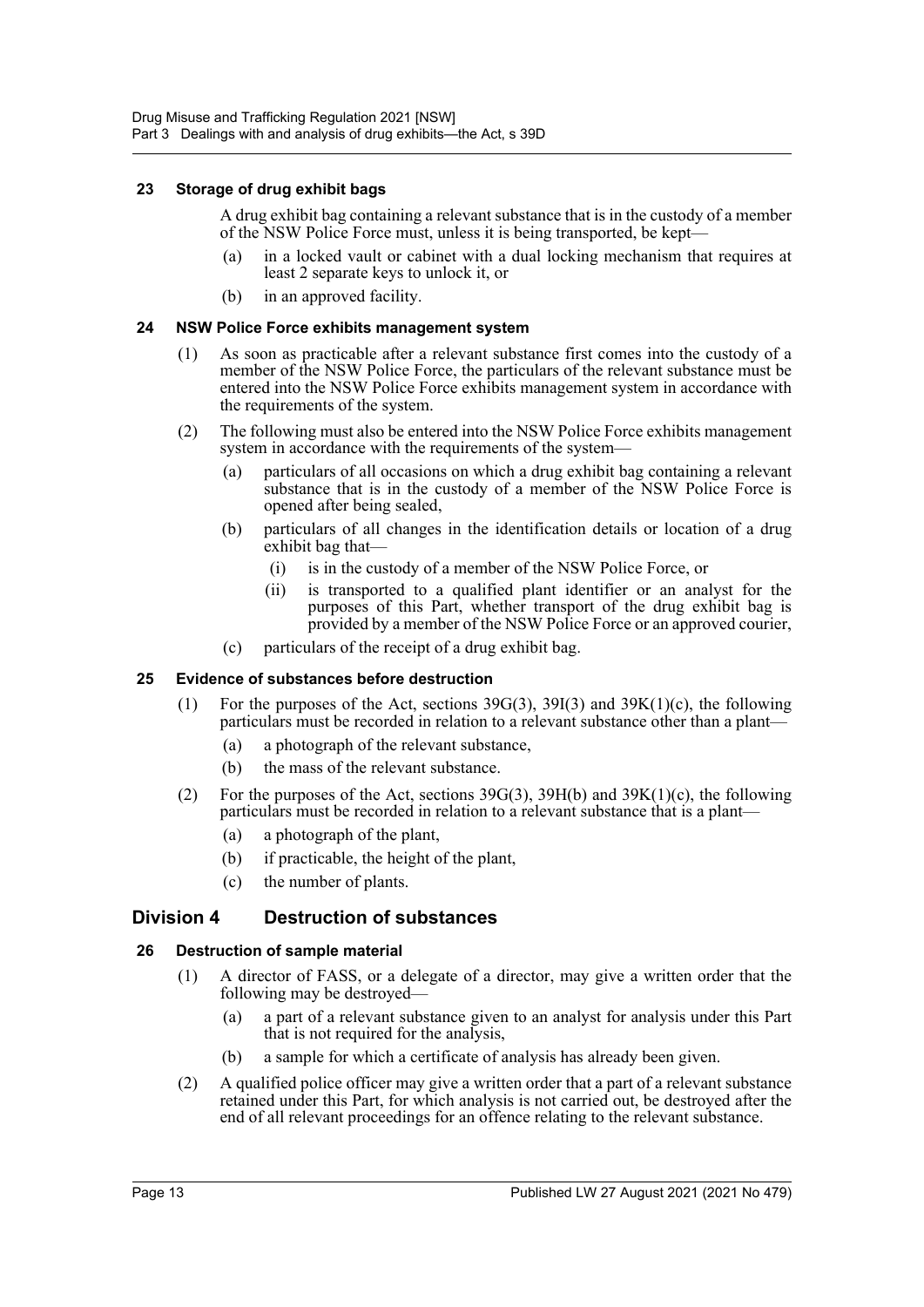(3) In this section—

*end of all relevant proceedings* includes the end of all appeal proceedings or, if no appeal is made, the end of the period within which an appeal may be made.

#### <span id="page-13-0"></span>**27 Destruction of prohibited plants**

The following persons are prescribed for the purposes of the Act, section  $39H(a)$ —

- (a) an analyst,
- (b) a qualified plant identifier.

#### <span id="page-13-1"></span>**28 Inspection before destruction**

If an order for the destruction of a relevant substance is made under the Act, Part 3A or this Division by a qualified police officer—

- (a) the person who has custody of the relevant substance must arrange for a police officer of or above the rank of inspector to inspect the drug exhibit bag containing the relevant substance, and
- (b) the police officer must, based on the inspection, determine whether or not the drug exhibit bag has been opened or tampered with since it was last sealed.

#### <span id="page-13-2"></span>**29 Method of destruction**

A relevant substance that is destroyed under the Act, Part 3A or this Division on the order of a qualified police officer must be destroyed in the presence of all of the following persons—

- (a) a police officer of or above the rank of inspector,
- (b) an independent witness,
- (c) a member of the NSW Police Force who is capable of identifying the exhibit being destroyed as the relevant substance ordered to be destroyed.

### <span id="page-13-3"></span>**Division 5 Evidentiary certificates**

#### <span id="page-13-4"></span>**30 Application**

This Division applies to proceedings for an offence against the Act or an appeal relating to proceedings for an offence against the Act.

#### <span id="page-13-5"></span>**31 NSW Police Force exhibits management system certificates**

The production of an exhibit detail sheet certified by a member of the NSW Police Force to have been issued under the authority of the NSW Police Force exhibits management system, and relating to the whole or part of a drug exhibit identified in the sheet, is prima facie evidence of the dealings with the exhibit listed in the sheet.

#### <span id="page-13-6"></span>**32 Continuity evidence**

- (1) The production of all of the certificates referred to in subsection (2) is prima facie evidence that a relevant substance retained by a member of the NSW Police Force is the same relevant substance that was analysed under this Part, if each certificate identifies the same drug exhibit bag or another drug exhibit bag into which the relevant substance was placed.
- (2) The certificates are—
	- (a) a certificate by a member of the NSW Police Force certifying that—
		- (i) the relevant substance was placed in a drug exhibit bag identified in the certificate, and
		- (ii) the member sealed and labelled the drug exhibit bag, and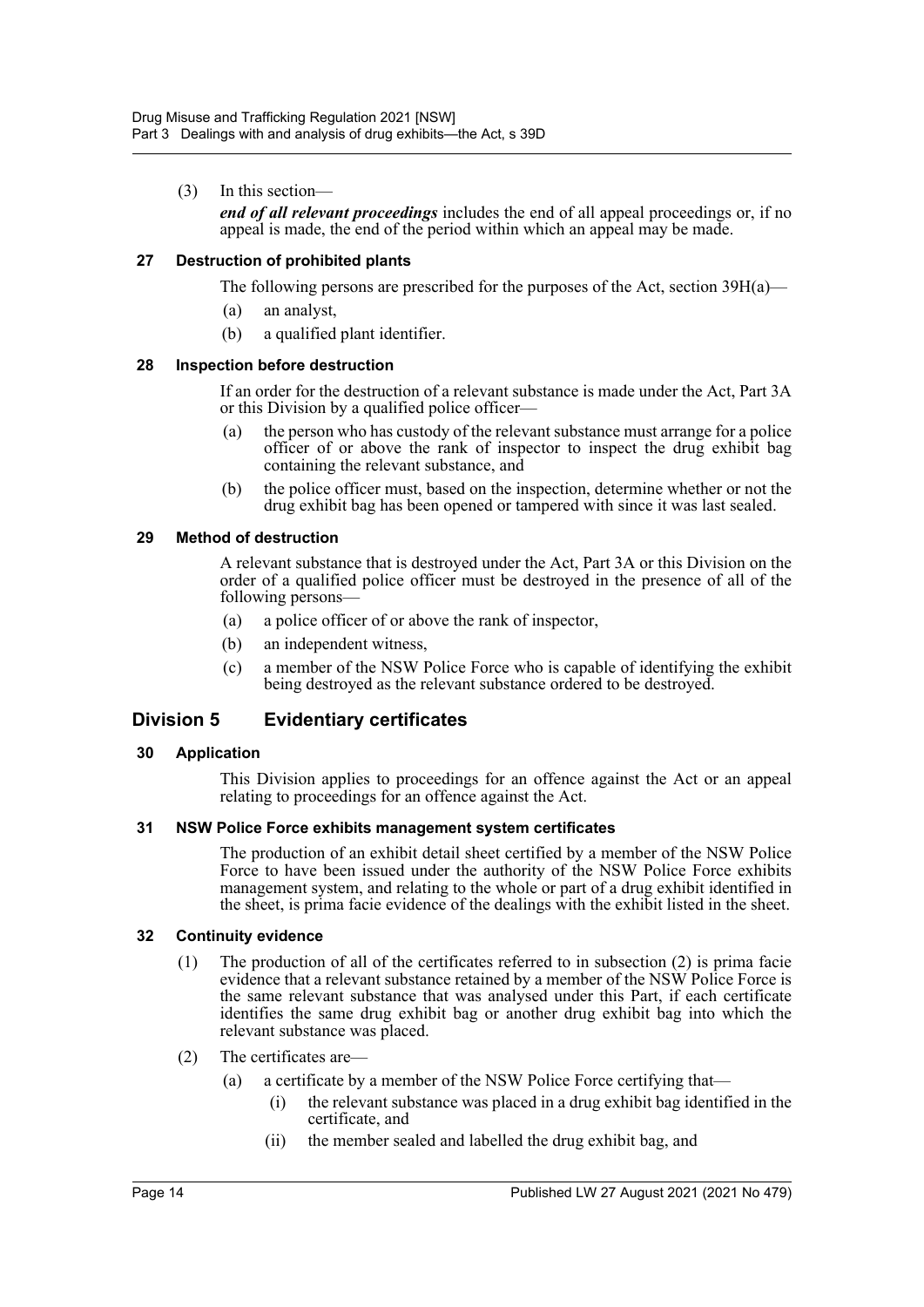- (b) if a drug exhibit bag was opened by a member of the NSW Police Force—a certificate by the member certifying that the drug exhibit bag identified in the certificate—
	- (i) was received by the member and, when received, the seal of the drug exhibit bag was not broken or otherwise tampered with, and
	- (ii) was opened by the member and an amount of the relevant substance was removed from the drug exhibit bag, tested or otherwise dealt with as specified in the certificate, and placed—
		- (A) in the same drug exhibit bag with a new seal, or
		- (B) in another drug exhibit bag, identified in the certificate, that was sealed and labelled by the member, and
- (c) a certificate by an officer of FASS or other approved person who received a relevant substance for analysis certifying that—
	- (i) a specified relevant substance submitted for analysis was received in a drug exhibit bag identified in the certificate, and
	- (ii) when received, the seal of the drug exhibit bag was not broken or otherwise tampered with, and
- (d) a certificate by an analyst under the Act, section 43(1) certifying the results of analysis of a relevant substance contained in a drug exhibit bag identified in the certificate.

#### <span id="page-14-0"></span>**33 Proof of signatures, appointments and approval for purposes of evidentiary certificates unnecessary**

In proceedings under the Act in which a certificate under this Part is produced as prima facie evidence of the matters stated in it, the certificate is prima facie evidence of the matters without proof of the signature, appointment or approval of the person purporting to sign the certificate.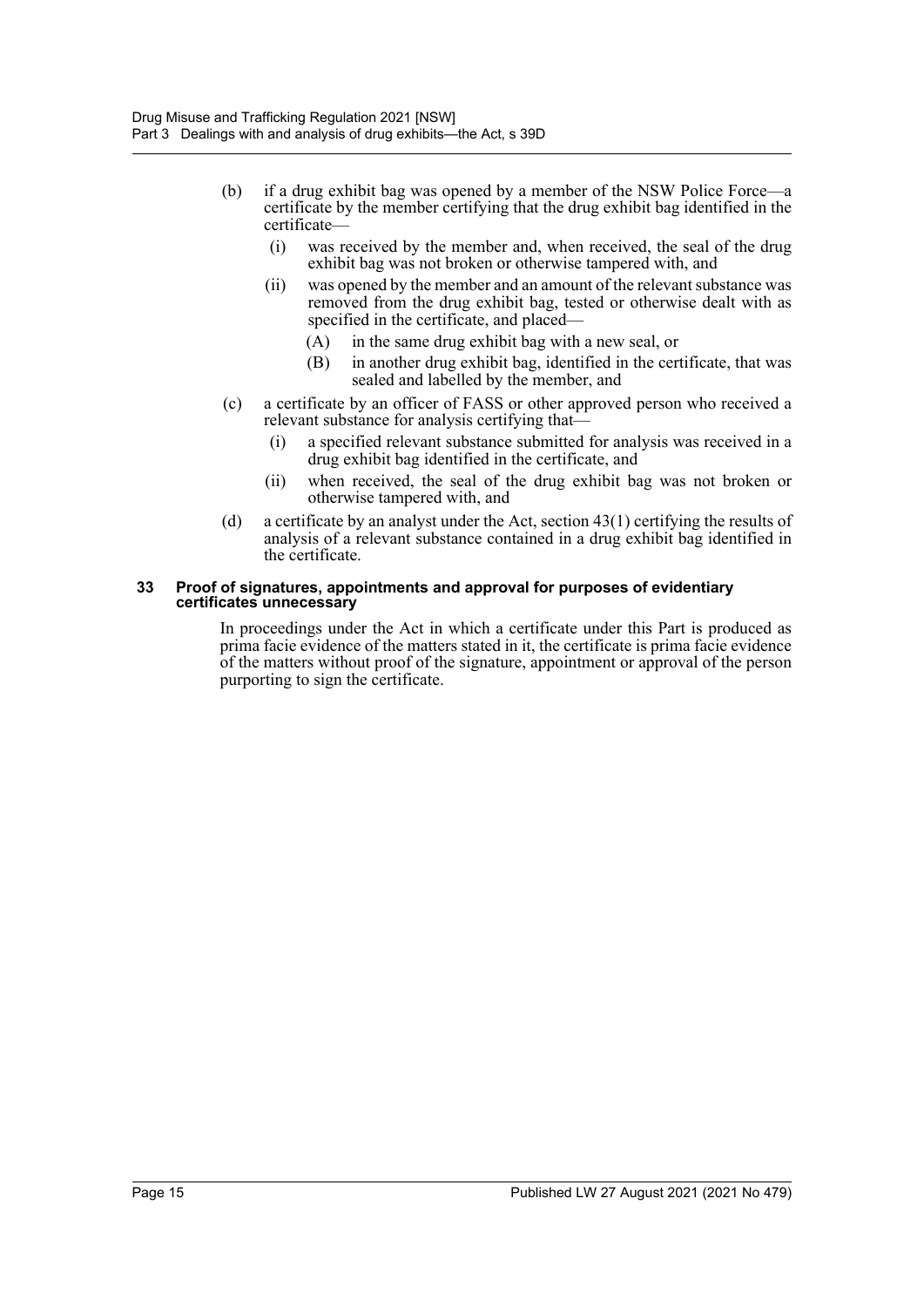# <span id="page-15-0"></span>**Part 4 Exemptions—the Act, s 45(2)**

#### <span id="page-15-1"></span>**34 Exemption for Scene of Crime Officers**

A member of the NSW Police Force who has been designated by the Commissioner of Police as a Scene of Crime Officer is exempt from the provisions of the Act, sections 10(1), 23(1) and (2) and 25(1) and (2) in relation to every prohibited plant or prohibited drug to the extent necessary to enable the member to carry out the member's duties as a Scene of Crime Officer.

#### <span id="page-15-2"></span>**35 Exemption for LECC officers**

(1) A person who is an officer of the LECC is exempt from the provisions of the Act, sections 10(1), 23(1) and (2) and 25(1) and (2) in relation to every prohibited plant or prohibited drug to the extent necessary to enable the person to carry out the person's duties as an officer of the LECC.

#### (2) In this section—

*officer of the LECC* means—

- (a) the Chief Commissioner of the Law Enforcement Conduct Commission, and
- (b) another officer of the Commission exercising the powers of the Commission under *Law Enforcement Conduct Commission Act 2016*, Part 6.

#### <span id="page-15-3"></span>**36 Exemption for persons engaged to transport, store or destroy cannabis**

- (1) A person engaged under a contract for services by or on behalf of the NSW Police Force to transport, store or destroy cannabis is exempt from the Act, sections 10(1), 23(1) and (2) and 25(1) and (2).
- (2) The exemption extends to an employee of the person engaged under the contract for services.
- (3) The exemption applies only to enable the person or employee to transport, store or destroy cannabis in accordance with the contract for services.
- (4) In this section—

*cannabis* means cannabis plant and cannabis leaf.

#### <span id="page-15-4"></span>**37 Exemptions relating to certain needle and syringe programs**

- (1) A person who participates in a needle and syringe program is exempt from the provisions of the Act, sections 11, 19 and 20, to the extent necessary to enable the person to do the following for the purposes of the needle and syringe program—
	- (a) to possess, and to distribute, hypodermic syringes, hypodermic needles and associated equipment for use in the administration of a prohibited drug,
	- (b) to give out information concerning hygienic practices in the use of hypodermic syringes and hypodermic needles to prevent the spread of contagious disease.
- (2) A person is exempt from the provisions of the Act, sections 19 and 20 to the extent necessary to authorise the person to give out information about the location and hours of operation of a needle and syringe program.
- (3) In this section—

*needle and syringe program* means a needle and syringe program specified in the document entitled "Exempt Needle and Syringe Programs" published on 24 August 2021 by the Ministry of Health and available on its website.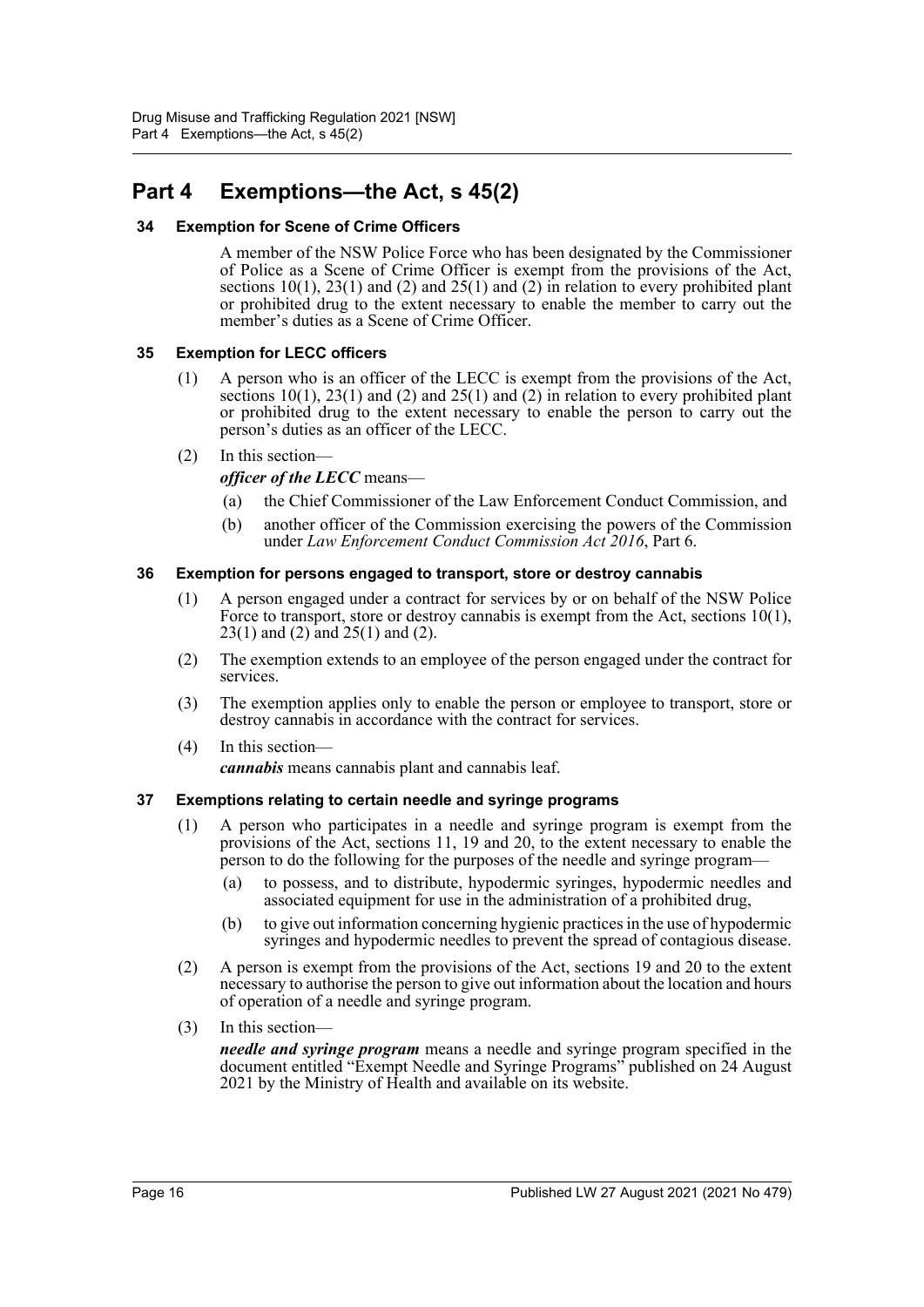#### <span id="page-16-0"></span>**38 Exemption for pharmacists and staff**

A pharmacist acting in the ordinary course of the profession of pharmacy, and a person acting under the supervision of the pharmacist, is exempt from the provisions of the Act, sections 11, 19 and 20, to the extent necessary to enable the pharmacist or person—

- (a) to possess, and to distribute, hypodermic syringes, hypodermic needles and associated equipment for use in the administration of a prohibited drug, and
- (b) to give out information concerning hygienic practices in the use of hypodermic syringes and hypodermic needles to prevent the spread of contagious disease.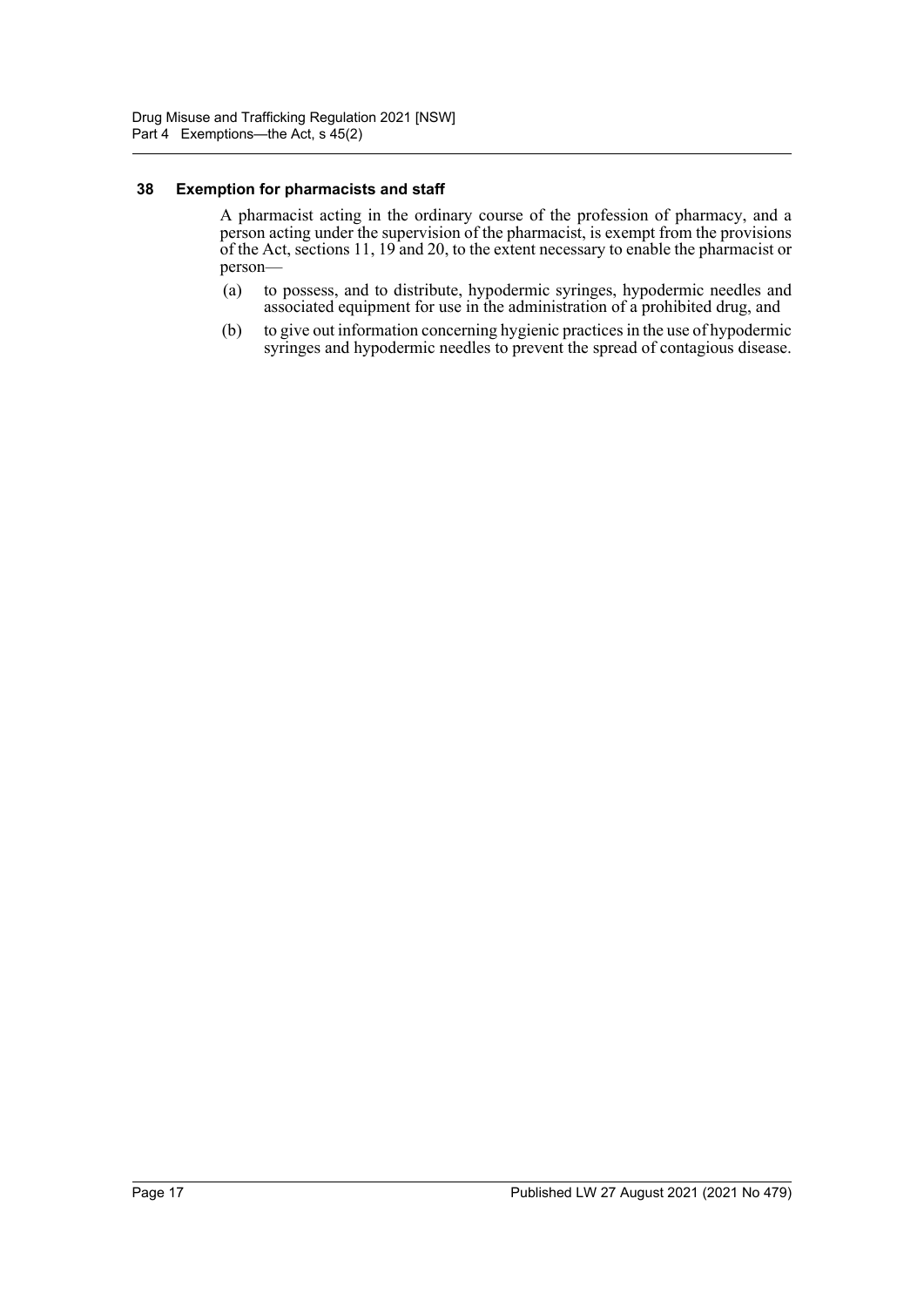# <span id="page-17-0"></span>**Part 5 Miscellaneous**

#### <span id="page-17-1"></span>**39 Analysts**

For the purposes of the Act, section 3(1), definition of *analyst*, a person who is an analyst, however described, under a law of another State or Territory that corresponds to the Act is an analyst.

#### <span id="page-17-2"></span>**40 Prescribed service activity level for licensed injecting centre**

For the purposes of the Act, section 36K(2), the prescribed service activity level for the licensed injecting centre is an average of 208 client visits per day in each month.

#### <span id="page-17-3"></span>**41 Savings**

An act, matter or thing that, immediately before the repeal of the *Drug Misuse and Trafficking Regulation 2011*, had effect under that Regulation continues to have effect under this Regulation.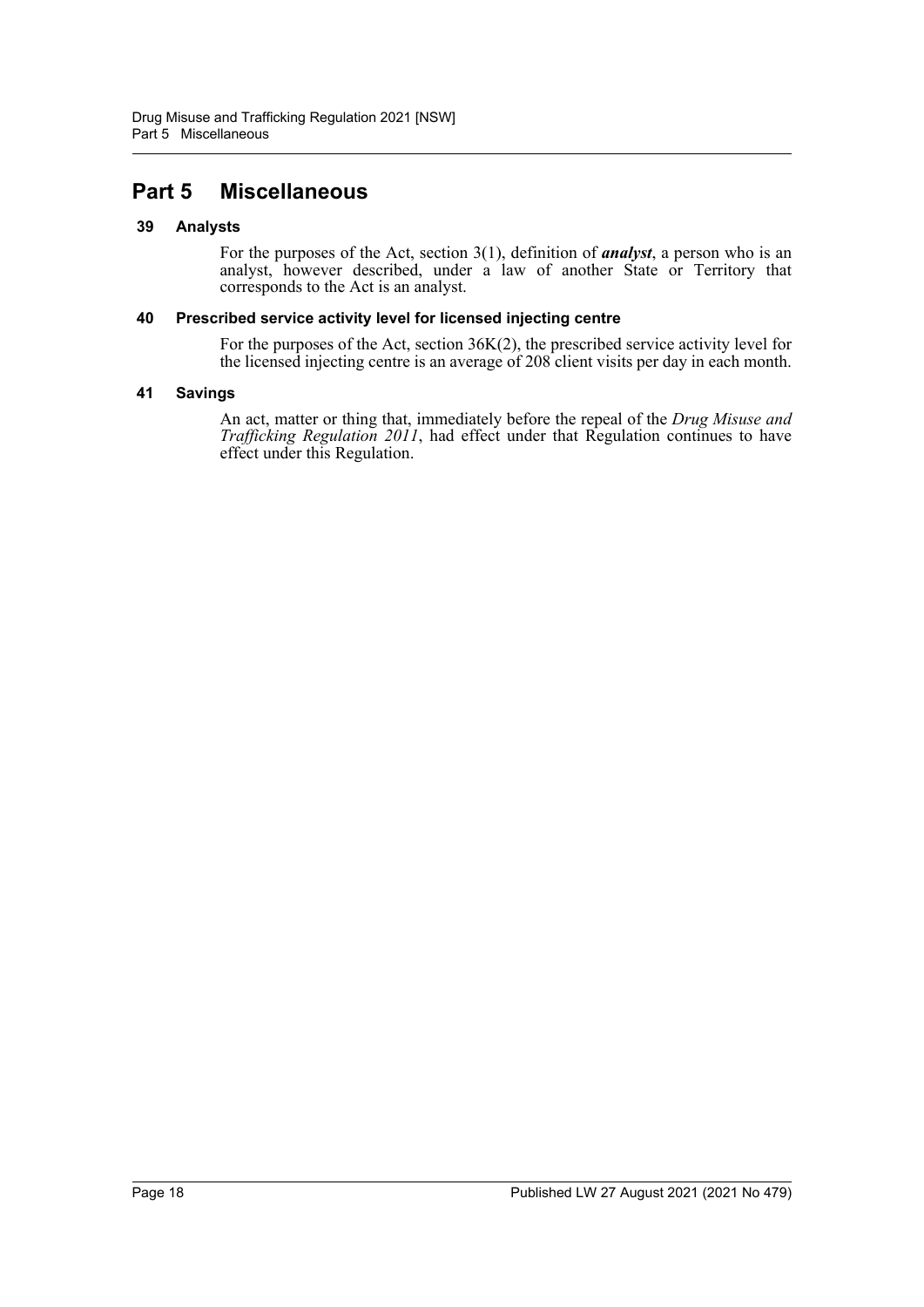# <span id="page-18-0"></span>**Schedule 1 Precursors—s 5 and the Act, s 24A**

sections 4 and 5

Acetic anhydride Alpha-acetylphenylacetic acid Alpha-phenylacetoacetamide (also known as APAA) Alpha-phenylacetoacetonitrile (also known as APAAN) 4-Aminobutanoic acid (also known as Piperidinic acid) Anethole 4-Anilino-N-phenethylpiperidine (also known as ANPP) Boron tribromide Bromobenzene Bromosafrole 1,4-Butanediol (also known as Tetramethyelene glycol, hydroxybutanol or 1,4BD) 1-Chloro-1-phenyl-2-aminopropane (including salts) 1-Chloro-1-phenyl-2-methylaminopropane (including salts) Ephedrine (including salts) Ephedrone Ethyl phenyl acetate Gamma butyrolactone (also known as 4-hydroxybutanoic acid lactone or gBL) Hydriodic acid 4-Hydroxybutanal (also known as 4-Hydroxybutyraldehyde) 4-Hydroxybutanoic acid (including salts) (also known as Gamma hydroxybutyric acid) 4-Hydroxybutanoic acid nitrile (also known as 4-Hydroxybutyronitrile) 4-Hydroxypentanoic acid (also known as Gamma valerolactone) 2-Hydroxytetrahydrofuran (also known as Tetrahydro-2-furanol) Hypophosphite salts Hypophosphorous acid Methyl alpha-phenylacetoacetate (also known as MAPA) Methyl 3-(3',4'-Methylenedioxyphenyl)-2-methyl glycidate (also known as MMDMG) 2-Methyl-3-(3,4-Methylenedioxyphenyl)prop-1-ylidenehydroxylamine (also known as helional aldoxime) 2-Methyl-3-(3,4-Methylenedioxyphenyl)propanamide (also known as helional amide) 3-(3',4'-Methylenedioxyphenyl)-2-methyl glycidic acid (including salts) 3,4-Methylenedioxyphenylpropan-2-one (also known as 3,4-Methylenedioxy-phenyl-2-propanone) N-Methylephedrine Methyl phenylacetate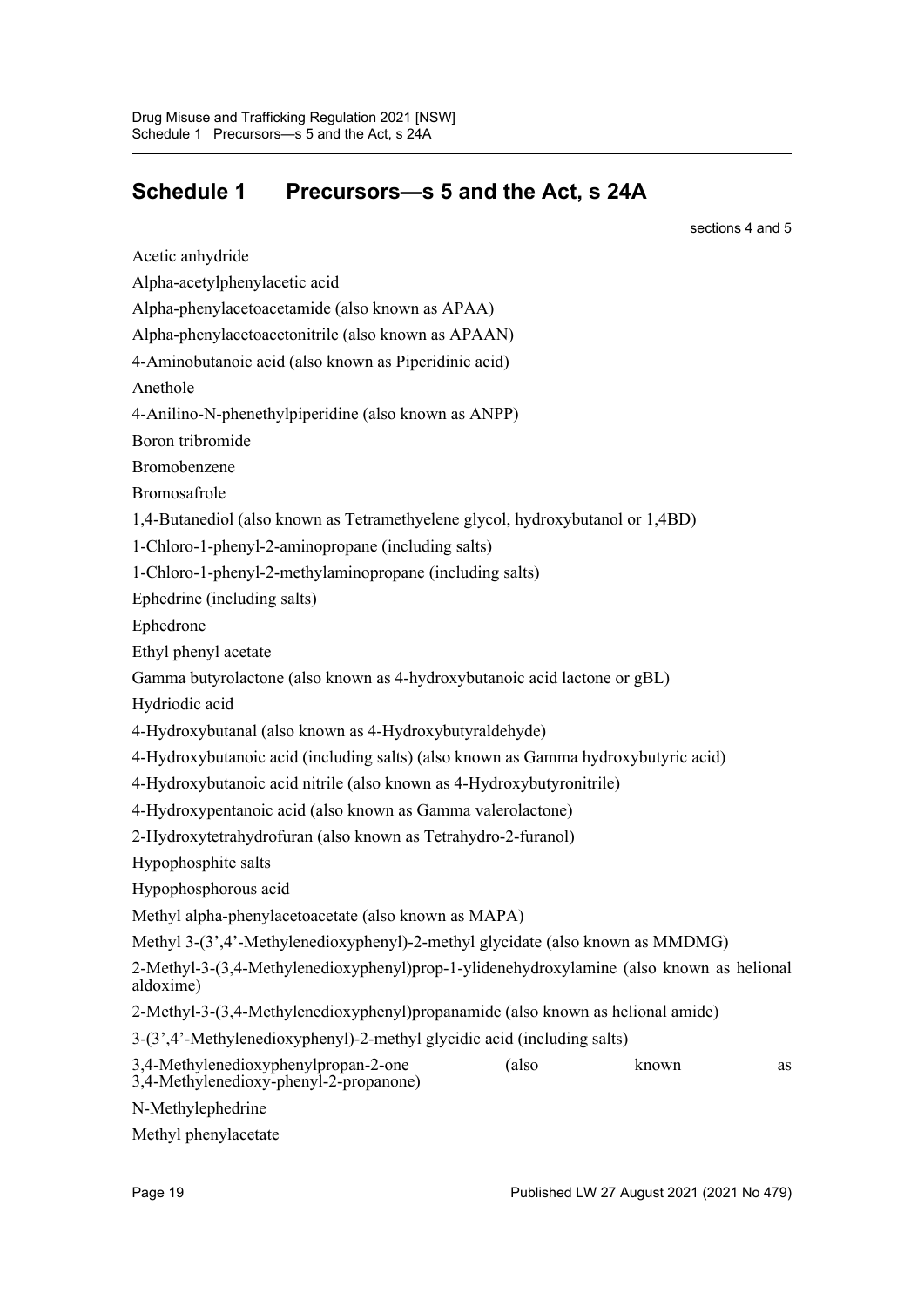- Methyl 3-phenyl-2-methyl glycidate
- N-Methylpseudoephedrine
- Norpseudoephedrine
- N-Phenethyl-4-piperidone (also known as NPP)
- Phenylacetamide
- Phenylacetic acid (including salts and esters)
- Phenylacetonitrile
- Phenylacetyl chloride
- Phenylpropanolamine (including salts)
- 1-Phenyl-2-chloropropane
- 3-Phenyl-2-methyl glycidic acid (including salts)
- 1-Phenyl-2-nitropropene
- 1-Phenyl-1,2-propanedione
- 1-Phenyl-2-propanol
- 1-Phenyl-1-propanone (also known as Phenylethylketone, Propiophenone)
- 1-Phenyl-2-propanone
- 1-Phenyl-2-propanone bisulphite
- 1-Phenyl-2-propanone oxime
- Phosphorous acid (also known as Phosphonic acid)
- Phosphorus (red or white)
- Piperonal (also known as 3,4-Methylenedioxy-benzaldehyde or Heliotopine)
- Propionyl chloride
- Pseudoephedrine (including salts)
- Pyridine
- 2-Pyrrolidone (also known as Gamma butyrolactam)
- Safrole (also known as 5-(2-Propenyl)-1,3-Benzodioxide)
- Sassafras oil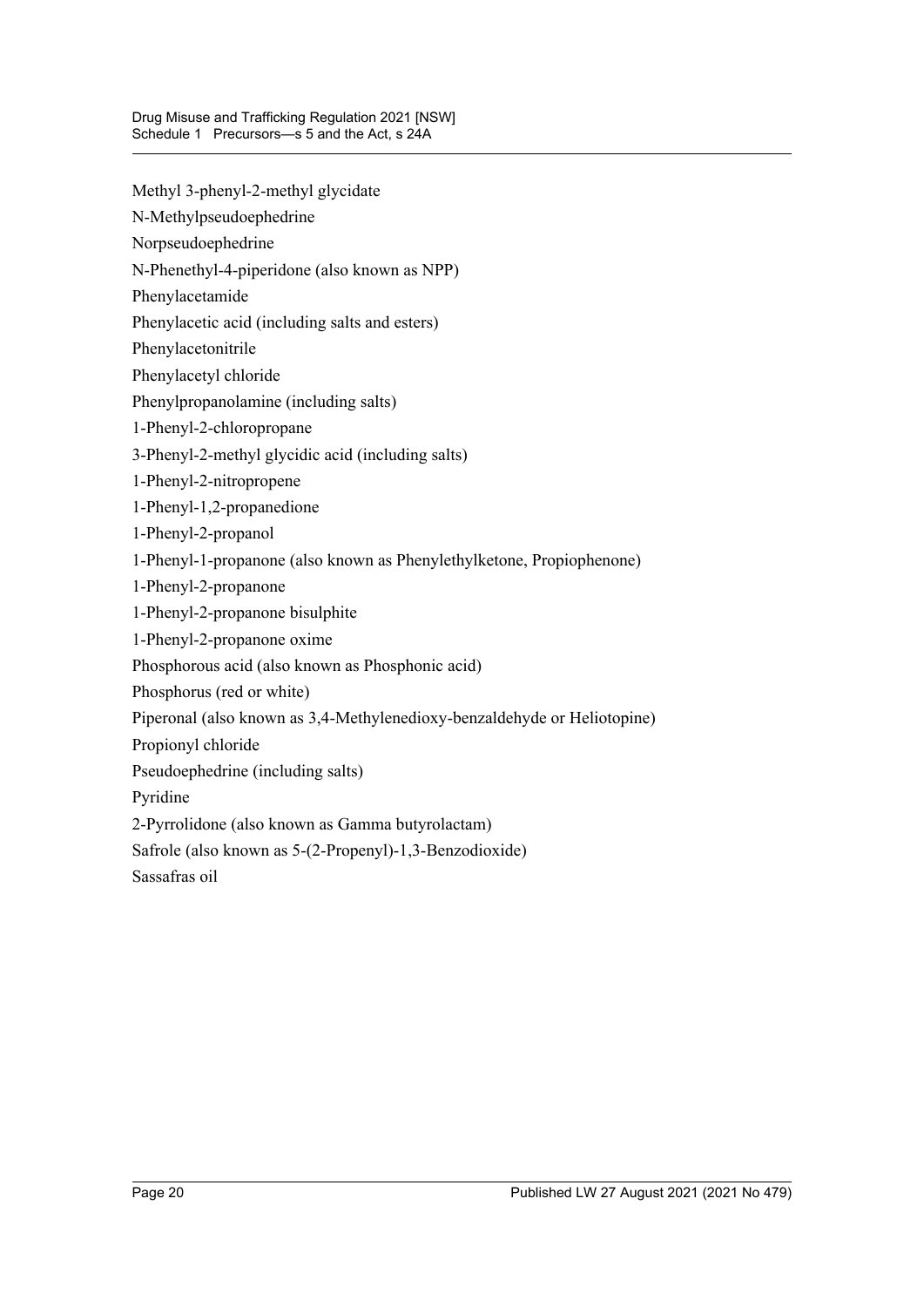# <span id="page-20-0"></span>**Schedule 2 Precursors—s 6 and the Act, s 24A**

sections 4 and 6

N-Acetylanthranilic acid (also known as 2-Acetamidobenzoic acid) Allybenzene (also known as 3-Phenyl-1-propene or 2-Propenyl-benzene) Ammonium formate Anthranilic acid (also known as 2-Aminobenzoic acid) Benzaldehyde Benzyl bromide (also known as alpha-Bromotoluene) Benzyl chloride (also known as alpha-Chlorotoluene) Calcium Chromic acid (including salts) Chromium trioxide (also known as Chromium (VI) oxide) Ergometrine (also known as Ergonovine) Ergotamine Ethanamine (also known as Monoethylamine) N-Ethylephedrine N-Ethylpseudoephedrine Formamide Hydrobromic acid (also known as Hydrogen bromide solution) Iodine (including iodine salts) Isosafrole (also known as 5-(1 Propenyl)-1,3-benzodioxile) Lithium Lysergic acid Magnesium Mercuric chloride (also known as Mercury (II) chloride or Mercury bichloride) Methylamine (also known as Aminomethane or Monomethylamine) Methylammonium salts N-Methylformamide Nitroethane Nitromethane Palladium (including salts) Phenylalanine Piperidine Potassium Propionic anhydryde Raney nickel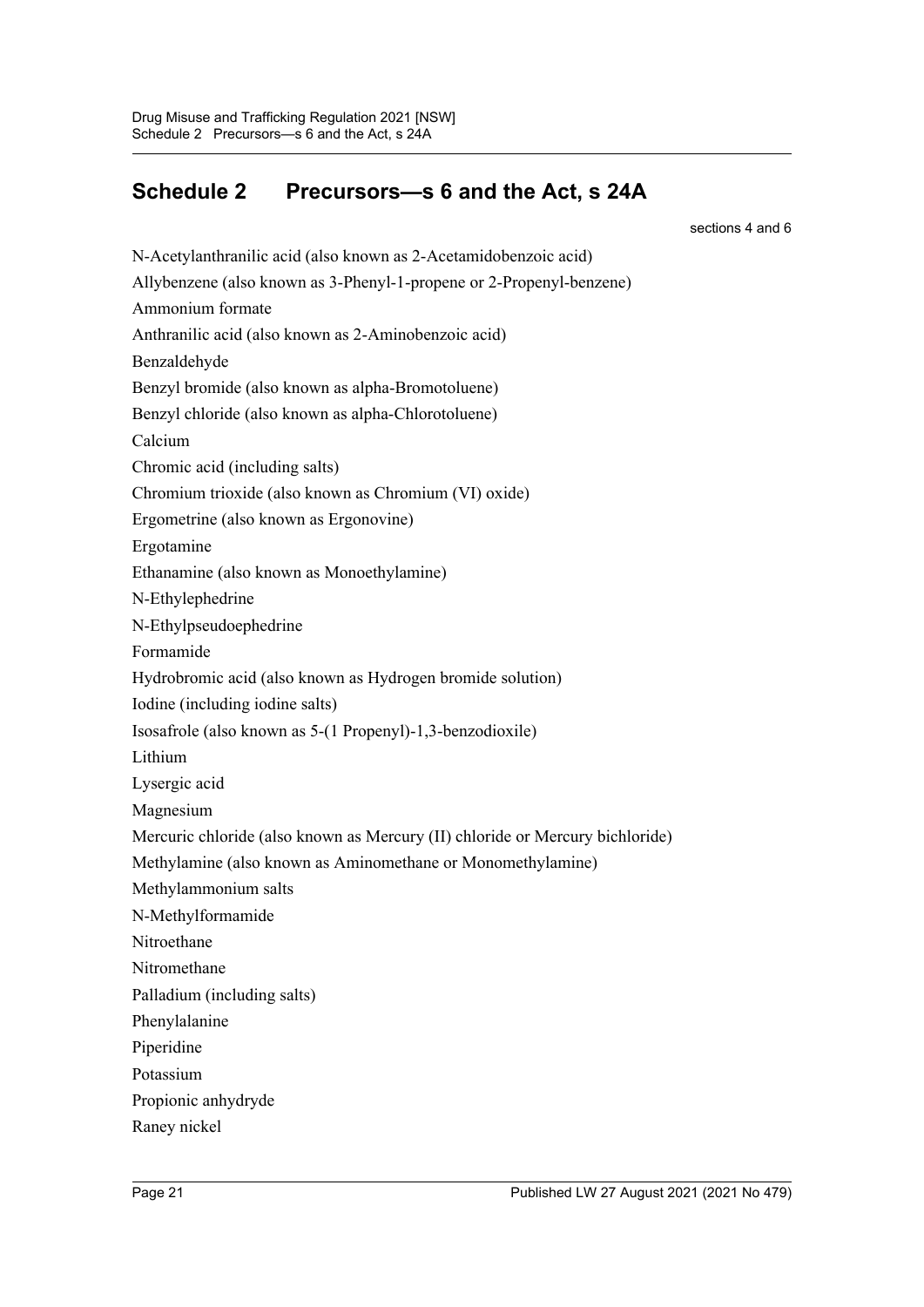#### Drug Misuse and Trafficking Regulation 2021 [NSW] Schedule 2 Precursors—s 6 and the Act, s 24A

Sodium Sodium borohydride Thionyl chloride Thorium (including salts)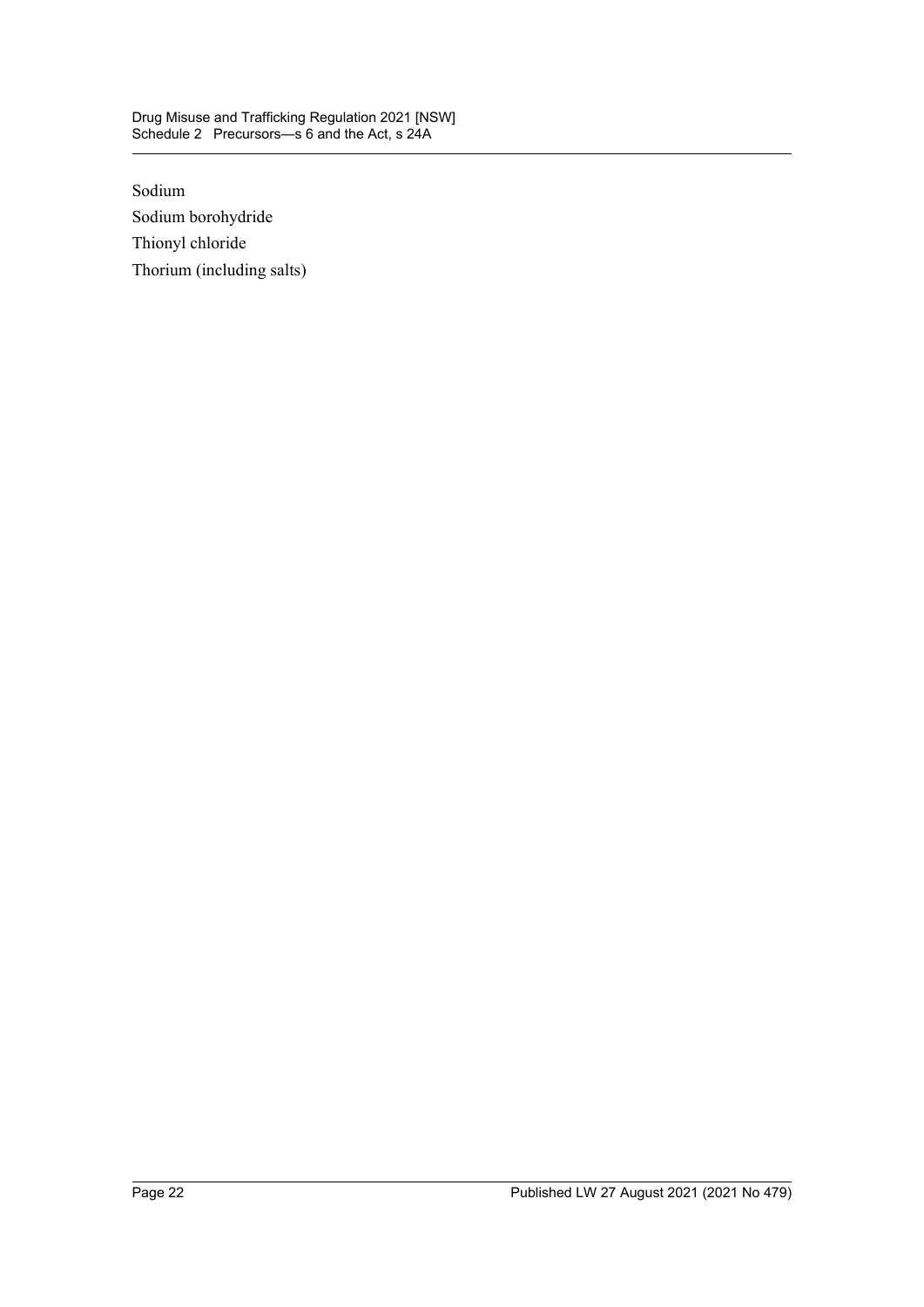### <span id="page-22-0"></span>**Schedule 3 Drug manufacture or production apparatus—s 7 and the Act, s 24A**

sections 4 and 7

Hydrogen sulfide gas cylinder

Hydrogen chloride gas cylinder

Hydrogen gas cylinder

Ammonia gas cylinder

Methylamine gas cylinder

Flat bottom reaction flask, capacity 500ml or greater

Round bottom reaction flask, capacity 500ml or greater

Separating funnel, capacity 500ml or greater

Condenser, joint size opening 19mm or greater

Splash head

Distillation head

Heating mantle, capacity 500ml or greater

Tablet press

Drug encapsulator

Rotary evaporator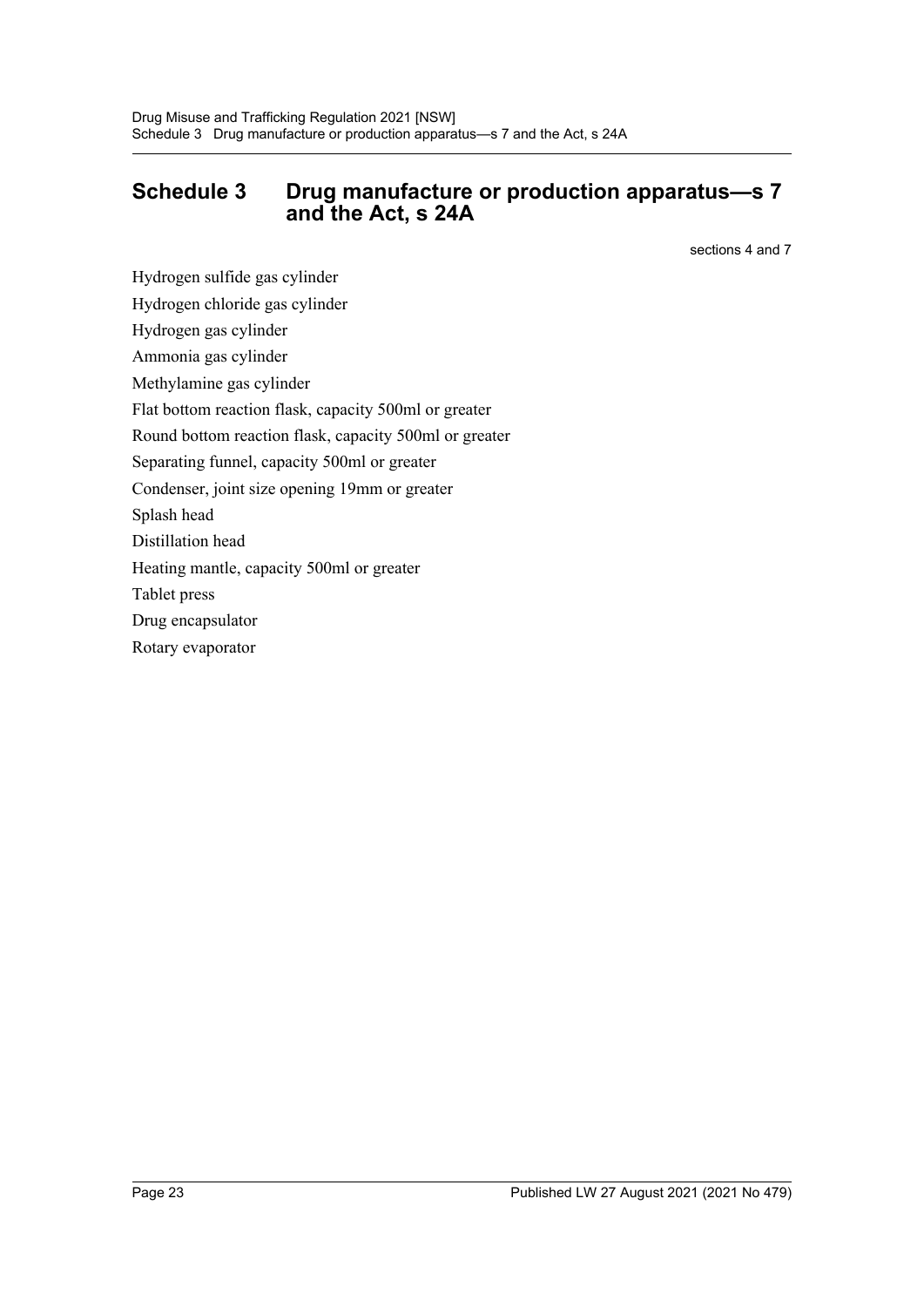# <span id="page-23-0"></span>**Schedule 4 Precursors—the Act, s 24B**

#### section 4

| Column 1                                                                                      | Column <sub>2</sub>  |
|-----------------------------------------------------------------------------------------------|----------------------|
| <b>Substance</b>                                                                              | Quantity             |
| Acetic anhydride                                                                              | 1.0L                 |
| 4-Aminobutanoic acid (also known as Piperidinic acid)                                         | 1.5kg                |
| Anethole                                                                                      | 0.1L                 |
| Boron tribromide                                                                              | 0.25L                |
| Bromobenzene                                                                                  | 0.5L                 |
| Bromosafrole                                                                                  | 0.05L                |
| 1-Chloro-1-phenyl-2-aminopropane                                                              | $0.25$ kg            |
| Ethyl phenyl acetate                                                                          | 0.5kg                |
| Hydriodic acid                                                                                | 1.0 <sub>L</sub>     |
| 4-Hydroxybutanal (also known as 4-Hydroxybutyraldehyde)                                       | 1.5L                 |
| 4-Hydroxybutanoic acid (also known as Gamma hydroxybutyric acid)                              | 1.5L                 |
| 4-Hydroxybutanoic acid nitrile (also known as 4-Hydroxybutyronitrile)                         | 1.5L                 |
| 4-Hydroxypentanoic acid (also known as Gamma valerolactone)                                   | 1.5L                 |
| 2-Hydroxytetrahydrofuran (also known as Tetrahydro-2-furanol)                                 | 1.5L                 |
| Hypophosphite salts                                                                           | $0.25$ kg            |
| Hypophosphorous acid                                                                          | 0.25L                |
| 3,4-Methylenedioxyphenylpropan-2-one (also known as<br>3,4-Methylenedioxy-phenyl-2-propanone) | $0.05$ <sub>kg</sub> |
| N-Methylephedrine                                                                             | $0.25$ kg            |
| Methyl phenylacetate                                                                          | 0.5kg                |
| N-Methylpseudoephedrine                                                                       | $0.25$ kg            |
| Norpseudoephedrine                                                                            | $0.25$ kg            |
| Phenylacetamide                                                                               | 0.5kg                |
| Phenylacetic acid                                                                             | 0.5kg                |
| Phenylacetonitrile                                                                            | 0.5L                 |
| Phenylacetyl chloride                                                                         | 0.5L                 |
| 1-Phenyl-1-propanone (also known as Phenylethylketone, Propiophenone)                         | 0.25L                |
| Phosphorus (red or white)                                                                     | 0.1kg                |
| Phosphorous acid (also known as Phosphonic acid)                                              | 0.25L                |
| Piperonal (also known as 3,4-Methylenedioxy-benzaldehyde or Heliotopine)                      | 0.1kg                |
| Pyridine                                                                                      | 1.0 <sub>L</sub>     |
| 2-Pyrrolidone (also known as Gamma butyrolactam)                                              | 1.5L                 |
| Safrole (also known as 5-(2-Propenyl)-1,3-Benzodioxide)                                       | 0.1L                 |